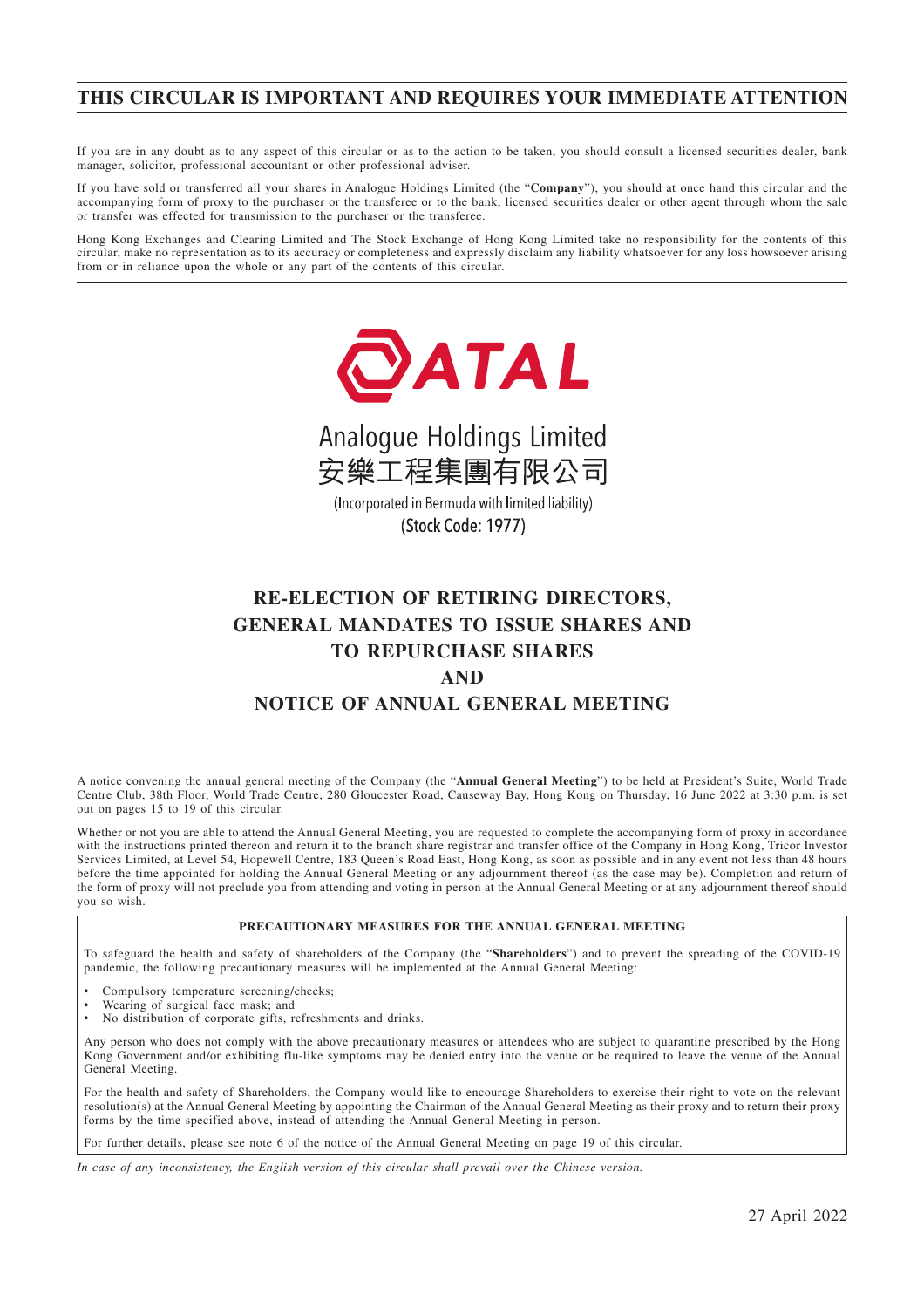# **CONTENTS**

### *Page*

|                | Letter from the Board                                                   |                |
|----------------|-------------------------------------------------------------------------|----------------|
| $\mathbf{1}$ . |                                                                         | 3              |
| 2.             |                                                                         | $\overline{4}$ |
| 3.             | Grant of Issue Mandate, Buy-back Mandate and Extension Mandate          | 5              |
| 4.             |                                                                         | 6              |
| 5.             |                                                                         | $\overline{7}$ |
| 6.             |                                                                         | $\overline{7}$ |
|                | Appendix I - Particulars of Retiring Directors Standing for Re-election | 8              |
|                | Appendix II - Explanatory Statement on Buy-back Mandate                 | 12             |
|                |                                                                         | 15             |
|                | Accompanying Document - Form of Proxy                                   |                |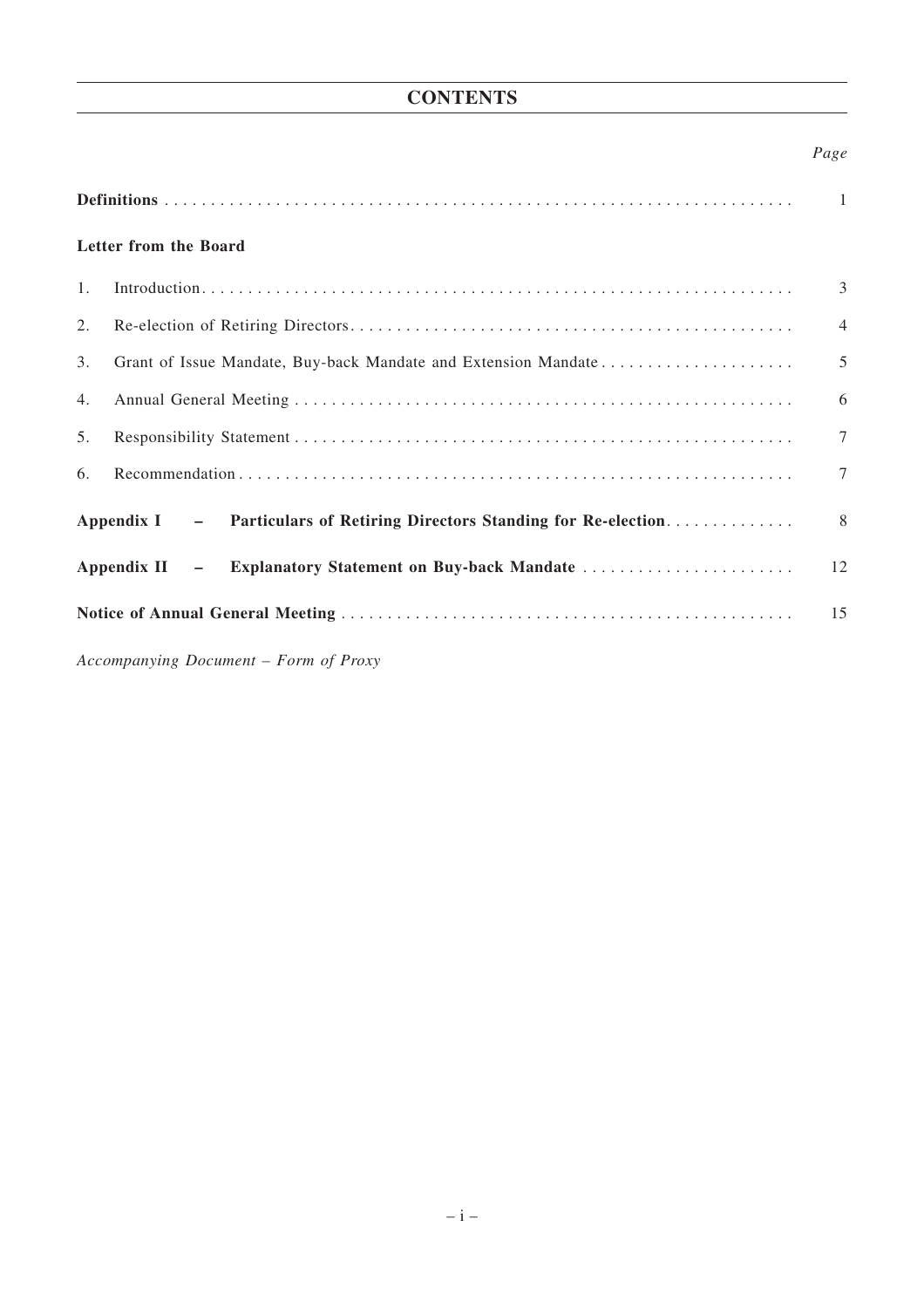## **DEFINITIONS**

*In this circular, the following expressions have the following meanings unless the context requires otherwise:*

| "Annual General Meeting"   | the annual general meeting of the Company to be held at President's<br>Suite, World Trade Centre Club, 38th Floor, World Trade Centre, 280<br>Gloucester Road, Causeway Bay, Hong Kong on Thursday, 16 June 2022<br>at 3:30 p.m., the notice of which is set out on pages 15 to 19 of this<br>circular, or any adjournment thereof     |
|----------------------------|----------------------------------------------------------------------------------------------------------------------------------------------------------------------------------------------------------------------------------------------------------------------------------------------------------------------------------------|
| "Board"                    | the board of Directors                                                                                                                                                                                                                                                                                                                 |
| "Buy-back Mandate"         | a general and unconditional mandate proposed to be granted to the<br>Directors to enable them to exercise the powers of the Company to buy<br>back Shares up to a maximum of 10% of the aggregate number of Shares<br>in issue as at the date of passing the relevant resolution at the Annual<br>General Meeting                      |
| "Bye-laws"                 | the bye-laws of the Company as amended, supplemented or otherwise<br>modified from time to time                                                                                                                                                                                                                                        |
| "close associate(s)"       | shall have the meaning ascribed thereto under the Listing Rules                                                                                                                                                                                                                                                                        |
| "Company"                  | Analogue Holdings Limited, a company incorporated in Bermuda with<br>limited liability, the Shares of which are listed on the main board of the<br>Stock Exchange (Stock Code: 1977)                                                                                                                                                   |
| "core connected person(s)" | shall have the meaning ascribed thereto under the Listing Rules                                                                                                                                                                                                                                                                        |
| " $Directory$ "            | the director(s) of the Company                                                                                                                                                                                                                                                                                                         |
| "Extension Mandate"        | a general and unconditional mandate proposed to be granted to the<br>Directors to enable them to exercise the powers of the Company to the<br>effect that any Shares bought back under the Buy-back Mandate will be<br>added to the total number of the Shares which may be allotted, issued and<br>dealt with under the Issue Mandate |
| "Group"                    | the Company and its subsidiaries                                                                                                                                                                                                                                                                                                       |
| "HK\$"                     | Hong Kong dollars, the lawful currency of Hong Kong                                                                                                                                                                                                                                                                                    |
| "Hong Kong"                | Hong Kong Special Administrative Region of the People's Republic of<br>China                                                                                                                                                                                                                                                           |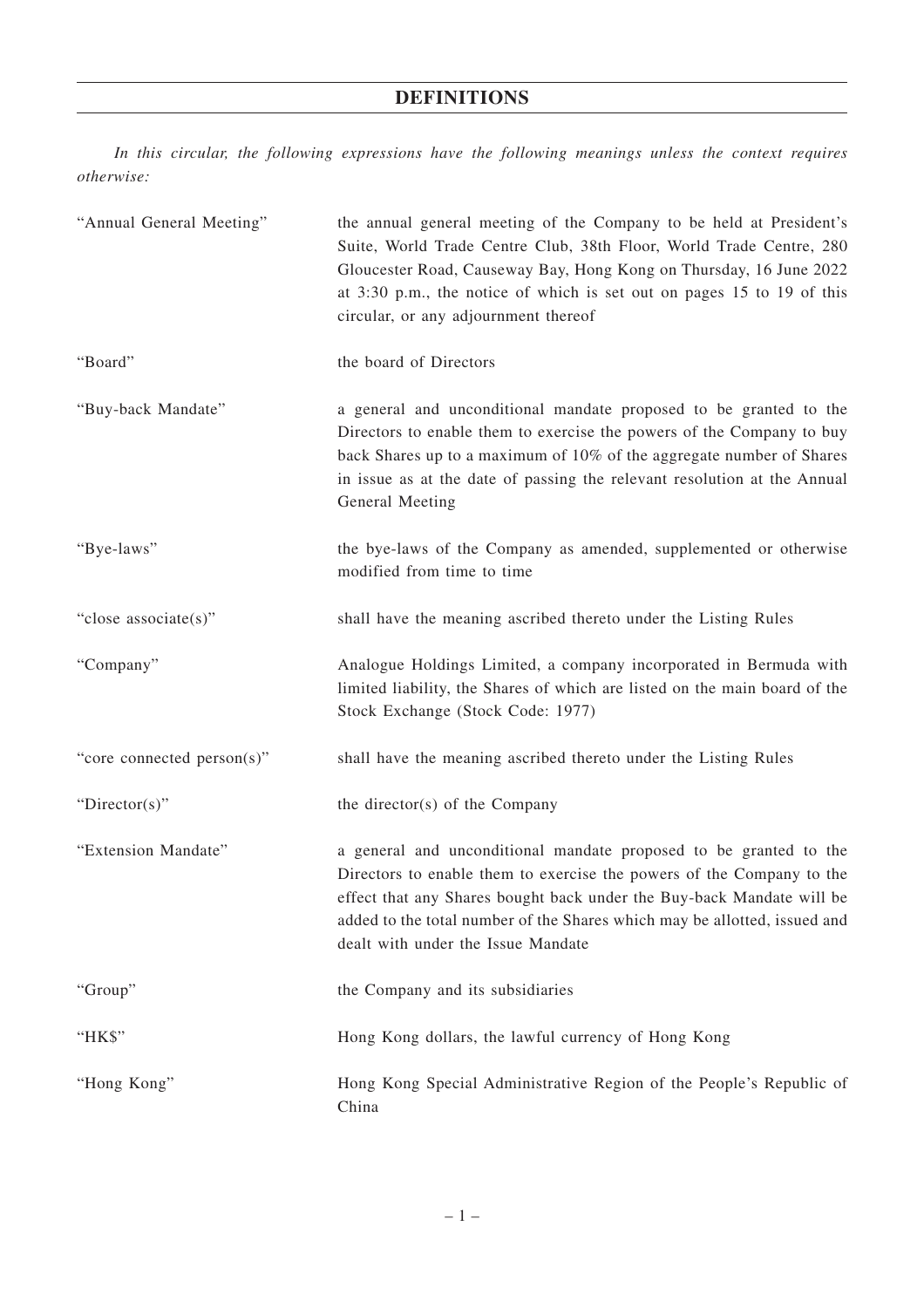## **DEFINITIONS**

| "Issue Mandate"           | a general and unconditional mandate proposed to be granted to the<br>Directors to exercise the power of the Company to allot, issue and deal<br>with Shares up to a maximum of 20% of the aggregate number of Shares<br>in issue as at the date of the passing of the relevant resolution at the<br>Annual General Meeting |
|---------------------------|----------------------------------------------------------------------------------------------------------------------------------------------------------------------------------------------------------------------------------------------------------------------------------------------------------------------------|
| "Latest Practicable Date" | 22 April 2022, being the latest practicable date prior to the printing of<br>this circular for the purpose of ascertaining certain information contained<br>herein                                                                                                                                                         |
| "Listing Rules"           | the Rules Governing the Listing of Securities on the Stock Exchange as<br>amended, supplemented or otherwise modified from time to time                                                                                                                                                                                    |
| "SFO"                     | Securities and Futures Ordinance (Chapter 571 of the Laws of Hong<br>Kong) as amended, supplemented or otherwise modified from time to<br>time                                                                                                                                                                             |
| "Share $(s)$ "            | ordinary share(s) of HK\$0.01 each in the Share Capital                                                                                                                                                                                                                                                                    |
| "Share Capital"           | the issued ordinary share capital of the Company                                                                                                                                                                                                                                                                           |
| "Shareholder(s)"          | $holder(s)$ of the Share(s)                                                                                                                                                                                                                                                                                                |
| "Stock Exchange"          | The Stock Exchange of Hong Kong Limited                                                                                                                                                                                                                                                                                    |
| "Takeovers Code"          | The Hong Kong Code on Takeovers and Mergers issued by Securities and<br>Futures Commission, as amended or supplemented from time to time                                                                                                                                                                                   |
| $``\%"$                   | per cent.                                                                                                                                                                                                                                                                                                                  |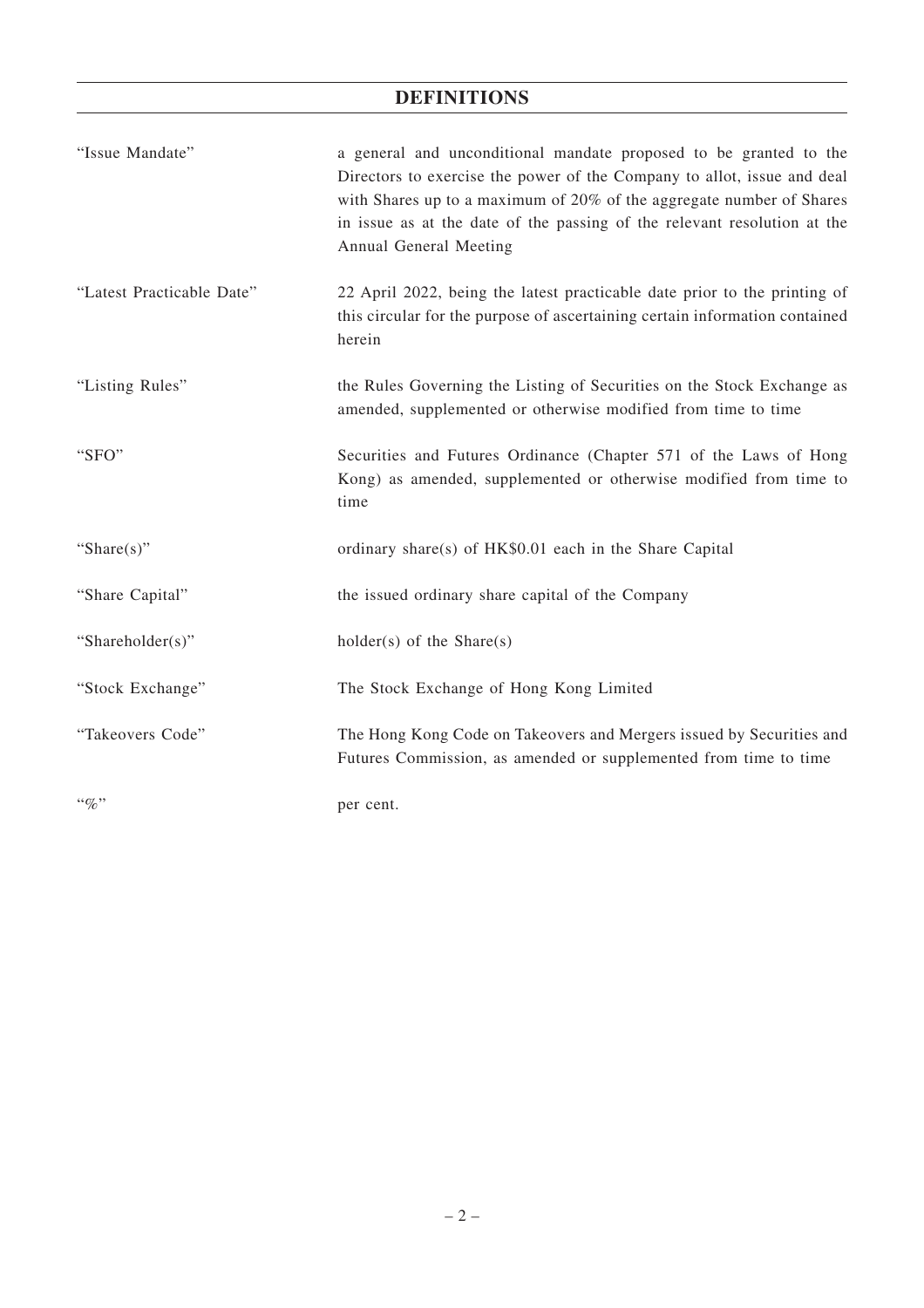

Analogue Holdings Limited 安樂工程集團有限公司

(Incorporated in Bermuda with limited liability) (Stock Code: 1977)

*Executive Directors:* Dr. Poon Lok To, Otto *(Chairman)* Mr. Law Wei Tak Mr. Chan Hoi Ming

*Non-executive Director:* Dr. Mak Kin Wah *(Deputy Chairman)*

*Independent Non-executive Directors:* Mr. Chan Fu Keung Mr. Lam Kin Fung, Jeffrey Mr. Wong King On, Samuel

*Registered Office:* Victoria Place, 5th Floor 31 Victoria Street Hamilton HM 10 Bermuda

*Principal Place of Business in Hong Kong:* 13/F, Island Place Tower 510 King's Road North Point Hong Kong

27 April 2022

*To the Shareholders,*

Dear Sir or Madam,

## **RE-ELECTION OF RETIRING DIRECTORS, GENERAL MANDATES TO ISSUE SHARES AND TO REPURCHASE SHARES AND NOTICE OF ANNUAL GENERAL MEETING**

#### **1. INTRODUCTION**

The purpose of this circular is to provide the Shareholders with notice of the Annual General Meeting and information in respect of the resolutions to be proposed at the Annual General Meeting, among others, (i) the re-election of the retiring Directors; and (ii) the granting of the Issue Mandate, the Buy-back Mandate and the Extension Mandate to the Directors.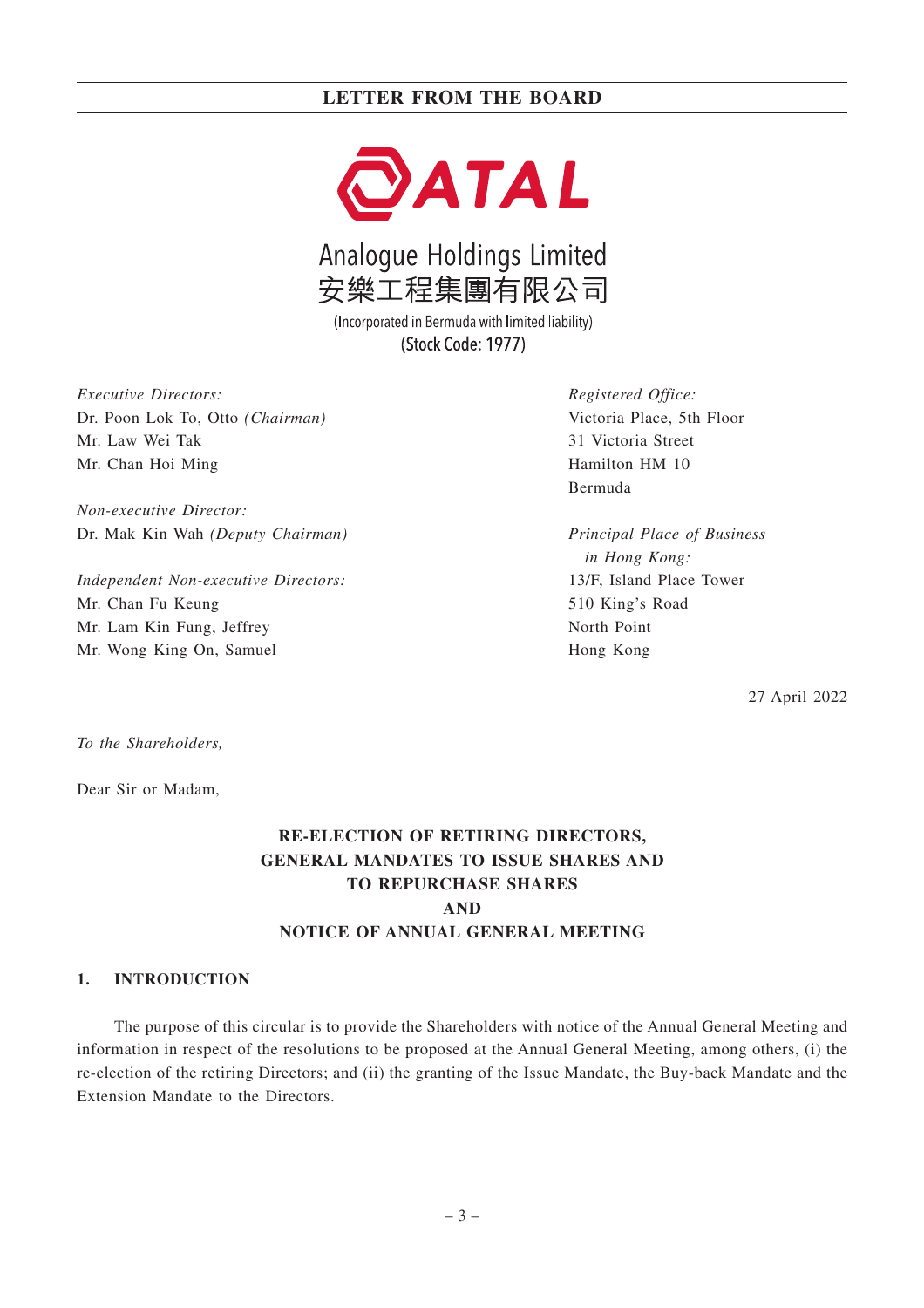#### **2. RE-ELECTION OF RETIRING DIRECTORS**

Pursuant to bye-law 99 of the Bye-laws, at each annual general meeting one-third of the Directors for the time being, or, if their number is not three or a multiple of three, then the number nearest one-third but not less than one-third, shall retire from office by rotation. The Directors to retire in every year shall be those who have been longest in office since their last election but as between persons who became Directors on the same day shall (unless they otherwise agree between themselves) be determined by lot. The retiring Directors shall be eligible for re-election. The Company at any general meeting at which any Directors retire may fill the vacated offices. For avoidance of doubt, each Director shall retire at least once every three years.

Accordingly, Dr. Poon Lok To, Otto, an executive Director, Dr. Mak Kin Wah, a non-executive Director, Mr. Chan Fu Keung, an independent non-executive Director, shall retire from office at the Annual General Meeting by rotation. All these three retiring Directors, being eligible, have offered themselves for re-election at the Annual General Meeting.

In considering the re-election of the retiring Directors, and based on the nomination policy of the Company, the nomination committee of the Board (the "**Nomination Committee**") took into account the retiring Directors' skill, knowledge and experience and other criteria as set out in the board diversity policy of the Company.

With respect to the re-election of Mr. Chan Fu Keung being an independent non-executive Director, the Nomination Committee had reviewed his annual written confirmation of independence made pursuant to the independence guidelines set out in rule 3.13 of the Listing Rules, and considered that he is independent. Mr. Chan Fu Keung had abstained from voting/had not expressed views at the meetings of the Nomination Committee and the Board regarding his own independence. Mr. Chan Fu Keung's extensive experience and expertise in a wide spectrum of human resources disciplines and his other involvements in the commercial, utility and public sectors have no doubt benefited the Board by bringing in diversified perspectives and viewpoints and contributed to the diversity of the Board. Mr. Chan Fu Keung's other working experience, expertise and knowledge have been more particularly set out in the particulars of retiring Directors standing for re-election in Appendix I of this circular.

With the recommendation of the Nomination Committee, the Board was satisfied that Mr. Chan Fu Keung has the required integrity, independence and experience to fulfill his role as an independent non-executive Director.

Upon the nomination of the Nomination Committee, the Board had recommended all three retiring Directors stand for re-election as Directors at the Annual General Meeting. Dr. Mak Kin Wah and Mr. Chan Fu Keung had each abstained from voting at the meeting of the Nomination Committee when each of their own re-election was considered. Dr. Poon Lok To, Otto, Dr. Mak Kin Wah and Mr. Chan Fu Keung had each abstained from voting at the meeting of the Board when each of their own re-election was considered.

The brief biographical and other details of each of the retiring Directors standing for re-election at the Annual General Meeting, as required to be disclosed under the Listing Rules, are set out in Appendix I to this circular.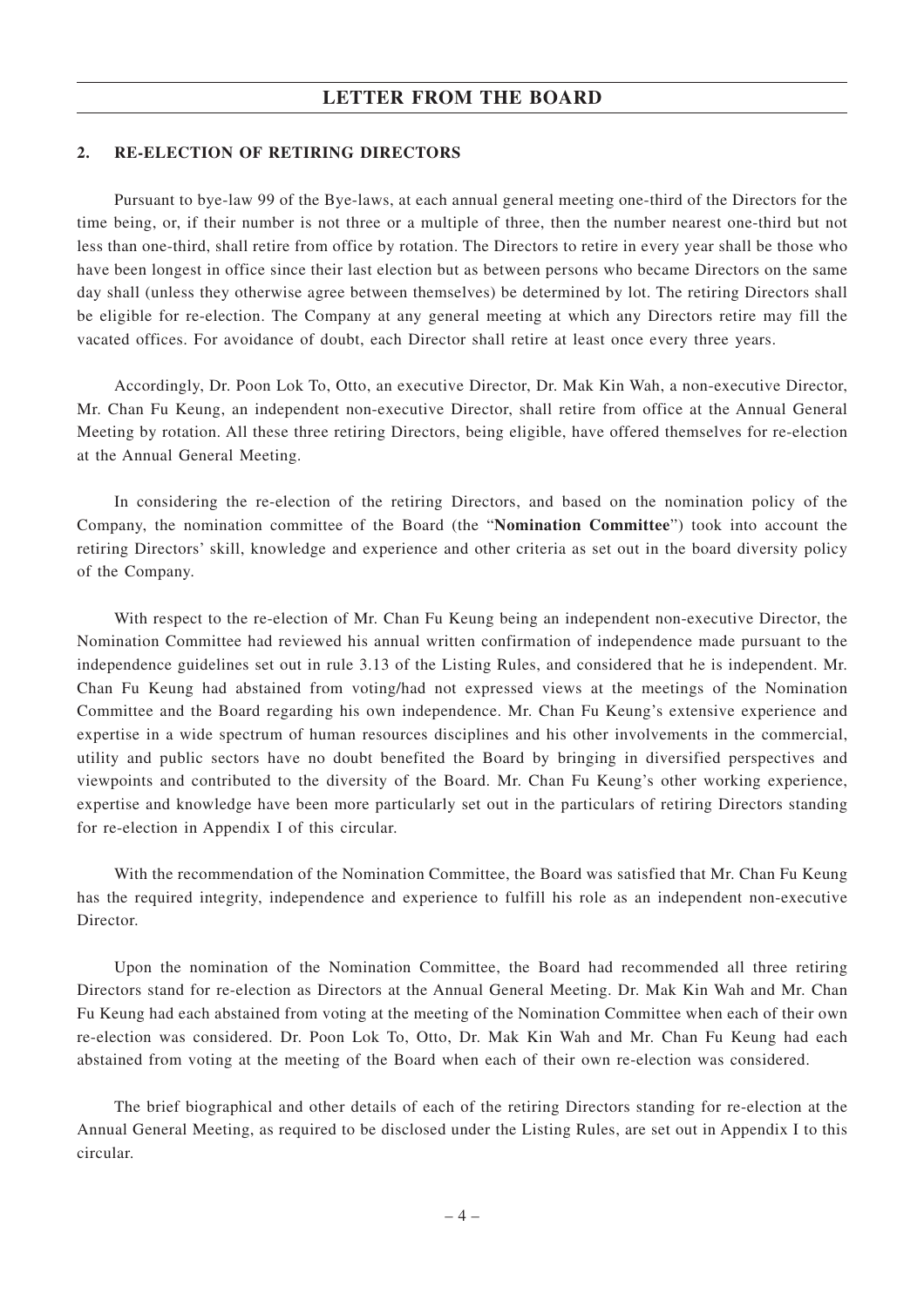### **3. GRANT OF ISSUE MANDATE, BUY-BACK MANDATE AND EXTENSION MANDATE**

On 22 June 2021, ordinary resolutions were passed by the then Shareholders for, among other matters, granting general mandates to the Directors to exercise the powers of the Company to repurchase Shares and to issue Shares. Up to the Latest Practicable Date, such mandates have not been exercised by the Directors and, if not so exercised by the Directors by the Annual General Meeting, will lapse at the conclusion of the Annual General Meeting.

The following ordinary resolutions will be proposed at the Annual General Meeting:

- (1) that the Directors be granted the Issue Mandate to exercise the powers of the Company to enable them to allot, issue and otherwise deal with Shares up to a maximum of 20% of the aggregate number of Shares in issue as at the date of passing of such resolution;
- (2) that the Directors be granted the Buy-back Mandate to exercise the powers of the Company to enable them to buy back Shares on the Stock Exchange or any other stock exchange on which the Shares may be listed and recognised by the Securities and Futures Commission of Hong Kong and the Stock Exchange for such purpose up to a maximum of 10% of the aggregate number of Shares in issue as at the date of passing of such resolution; and
- (3) that the Directors be granted the Extension Mandate to increase the total number of Shares which may be allotted, issued and dealt with under the Issue Mandate by an additional number representing such number of Shares bought back under the Buy-back Mandate.

The Issue Mandate, the Buy-back Mandate and the Extension Mandate, if approved by Shareholders at the Annual General Meeting, will continue until whichever is the earliest of:

- (a) the conclusion of the next annual general meeting of the Company following the Annual General Meeting;
- (b) the expiration of the period within which the next annual general meeting of the Company is required by the Bye-laws or any applicable laws of Bermuda to be held; or
- (c) the revocation or variation of such authority by the Shareholders in general meeting of the Company.

Based on 1,400,000,000 Shares in issue as at the Latest Practicable Date and on the basis that no new Shares will be issued and no Shares will be bought back by the Company for the period from the Latest Practicable Date up to and including the date of the Annual General Meeting:

(1) subject to the passing of the proposed resolution granting the Issue Mandate to the Directors, the Company will be allowed under the Issue Mandate to allot and issue up to a maximum of 280,000,000 Shares, representing 20% of the aggregate number of Shares in issue as at the Latest Practicable Date; and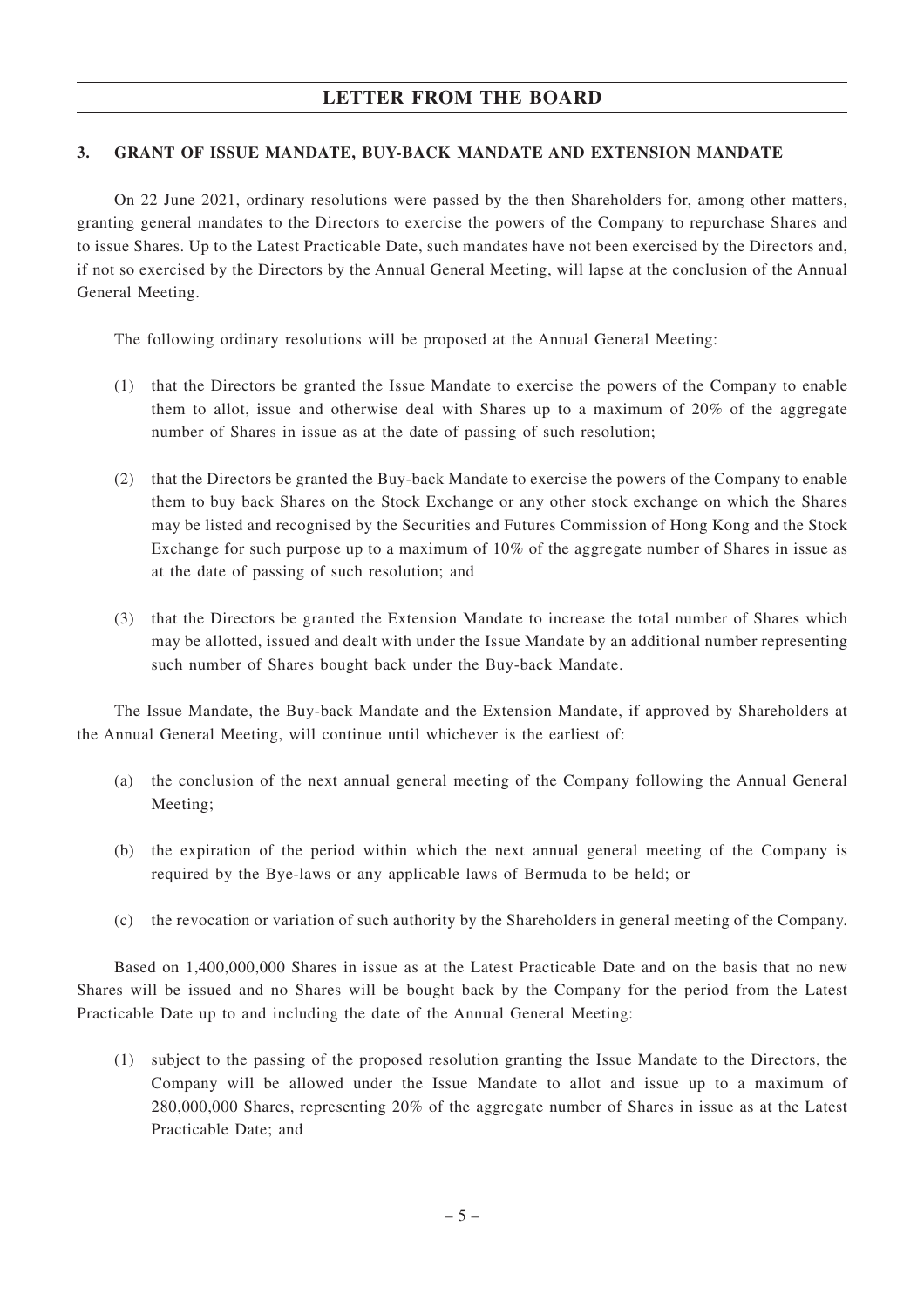(2) subject to the passing of the proposed resolution granting the Buy-back Mandate to the Directors, the Company will be allowed under the Buy-back Mandate to buy back up to a maximum of 140,000,000 Shares, representing 10% of the aggregate number of Shares in issue as at the Latest Practicable Date.

Under the Listing Rules, the Company is required to provide Shareholders with all information that is reasonably necessary to enable them to make an informed decision as to whether to vote for or against the resolution in respect of the Buy-back Mandate at the Annual General Meeting. An explanatory statement for such purpose is set out in Appendix II to this circular.

### **4. ANNUAL GENERAL MEETING**

A notice convening the Annual General Meeting is set out on pages 15 to 19 of this circular at which resolutions will be proposed to approve, among other things, the re-election of the retiring Directors, the granting of the Issue Mandate, the Buy-back Mandate and the Extension Mandate.

A form of proxy for use by the Shareholders at the Annual General Meeting is enclosed. Whether or not you are able to attend the Annual General Meeting, you are requested to complete the form of proxy in accordance with the instructions printed thereon and return it to the branch share registrar and transfer office of the Company in Hong Kong, Tricor Investor Services Limited, at Level 54, Hopewell Centre, 183 Queen's Road East, Hong Kong, as soon as possible and in any event not less than 48 hours before the time appointed for holding the Annual General Meeting or any adjournment thereof (as the case may be). Completion and return of the form of proxy will not preclude you from attending and voting in person at the Annual General Meeting or any adjournment thereof should you so wish.

The record date for determining the entitlement of the shareholders of the Company to attend and vote at the Annual General Meeting will be Thursday, 16 June 2022. The register of members of the Company will be closed from Monday, 13 June 2022 to Thursday, 16 June 2022 (both days inclusive), during which period no transfer of Shares will be registered. In order to qualify for the entitlement to attend and vote at the Annual General Meeting, all share transfer documents accompanied by the relevant share certificates must be lodged with the Company's branch share registrar and transfer office in Hong Kong, Tricor Investor Services Limited, at Level 54, Hopewell Centre, 183 Queen's Road East, Hong Kong by 4:30 p.m. on Friday, 10 June 2022.

Pursuant to rule 13.39(4) of the Listing Rules, any vote of the Shareholders at a general meeting must be taken by poll except where the chairman of the meeting, in good faith, decides to allow a resolution which relates purely to a procedural or administrative matter to be voted on by a show of hands. Therefore, all proposed resolutions as set out in the notice convening the Annual General Meeting will be voted by poll. An announcement on the results of the votes by poll will be made by the Company after the Annual General Meeting in the manner prescribed under the Listing Rules.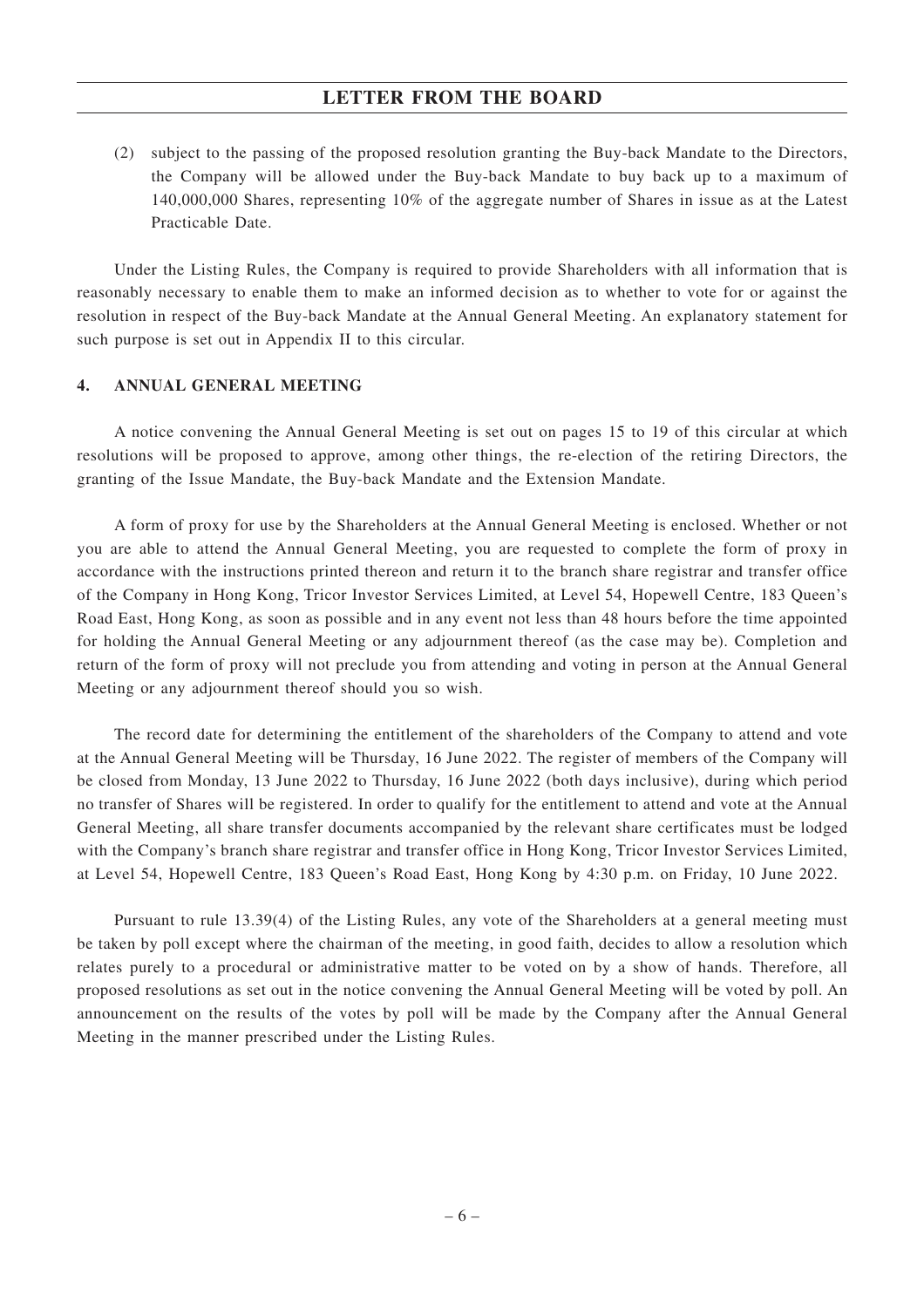#### **5. RESPONSIBILITY STATEMENT**

This circular, for which the Directors collectively and individually accept full responsibility, includes particulars given in compliance with the Listing Rules for the purpose of giving information with regard to the Company. The Directors, having made all reasonable enquiries, confirm that to the best of their knowledge and belief the information contained in this circular is accurate and complete in all material respects and not misleading or deceptive, and there are no other matters the omission of which would make any statement herein or this circular misleading.

#### **6. RECOMMENDATION**

The Directors consider that the proposed re-election of the retiring Directors, the granting of the Issue Mandate, Buy-back Mandate and the Extension Mandate are all in the interests of the Company and the Shareholders as a whole. Accordingly, the Directors recommend the Shareholders to vote in favour of all the resolutions to be proposed at the Annual General Meeting.

> Yours faithfully, For and on behalf of **Analogue Holdings Limited Dr. Poon Lok To, Otto** *Chairman*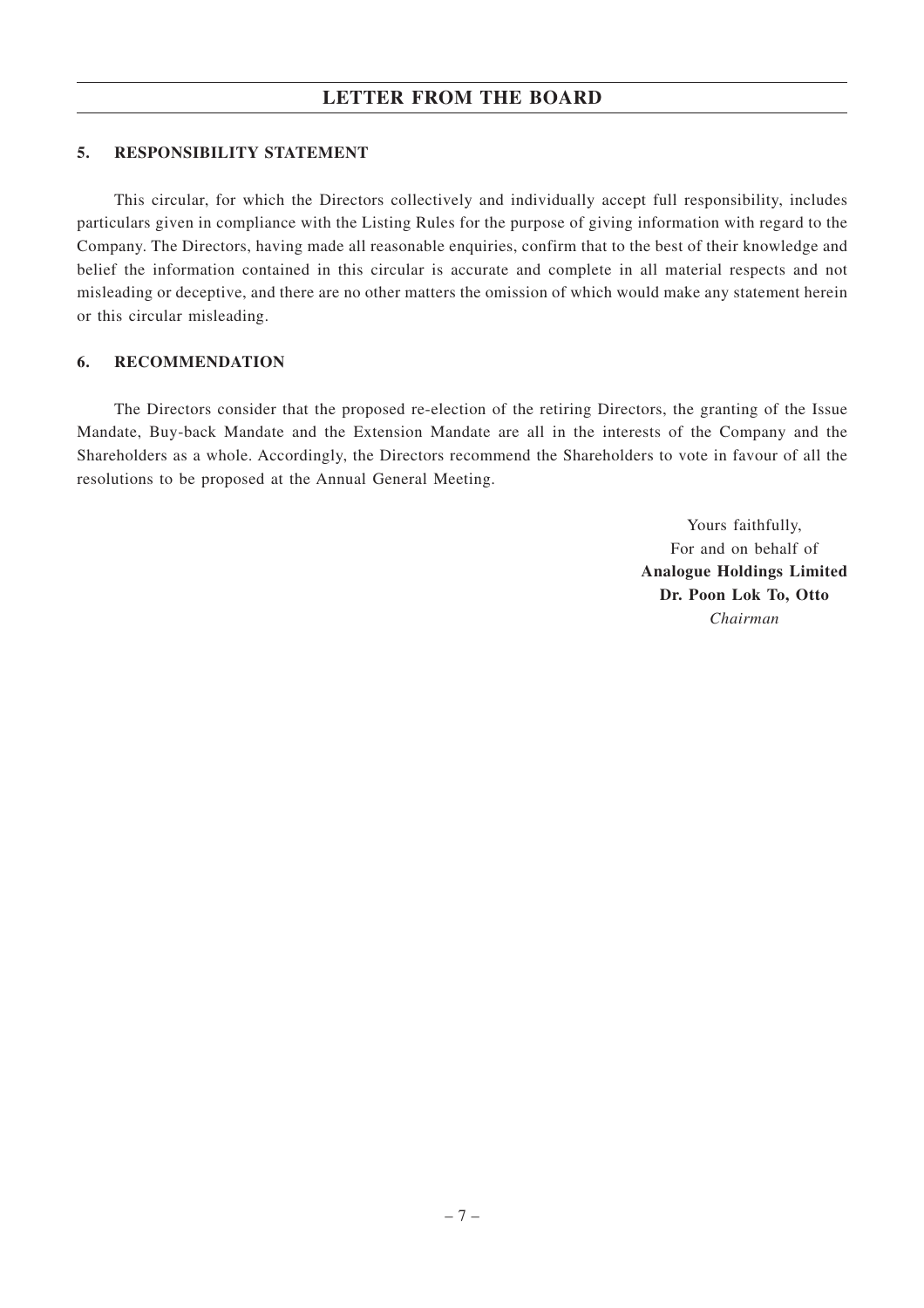The biographical and other details of the retiring Directors standing for re-election at the Annual General Meeting are set out below:

#### *Dr. Poon Lok To, Otto*

Dr. Poon Lok To, Otto, aged 81, was appointed as a Director on 27 September 1995 and re-designated as an executive Director on 13 April 2018. He has acted as chairman of the Group since July 2010, and is a director of most of the subsidiaries of the Company.

Dr. Poon is in charge of developing, monitoring and evaluating the Group's business, and is primarily responsible for the leadership, overall strategic planning and major decision making for the Group.

Dr. Poon has over 50 years of experience in the engineering business. He founded the Group in 1977. Prior to forming the Group, Dr. Poon worked in United Kingdom from 1964 to 1969 as a Designer Engineer at English Electric Ltd. He returned to Hong Kong and had served as the chief engineer at Electra Instruments, Limited and Integrated Electronics Limited of the Integrated Electronic Group from August 1969 to August 1973, as director at Eurotherm (Far East) Limited from 1973 to June 1975 and as the senior local staff at John Swire & Sons (H.K.) Limited in 1975.

Dr. Poon obtained an honorary degree of doctor of technology from the Coventry University in the United Kingdom in November 2011. He had passed Part III of the institution examination of the Institution of Electrical Engineers and Part I and II of the institution examination of the Institution of Mechanical Engineers ("**IMechE**") in 1965 and 1966 respectively.

Dr. Poon is a chartered engineer of the Engineering Council. He is a fellow of the Hong Kong Institution of Engineers ("**HKIE**"), the Hong Kong Academy of Engineering Sciences, the Institution of Engineering and Technology and the IMechE and a founding fellow member of the Hong Kong Institute of Qualified Environmental Professionals. Dr. Poon is also a member of the Chartered Institution of Water and Environmental Management and a senior member of the Chinese Mechanical Engineering Society ("**CMES**").

Dr. Poon participated in public services both to the community and the engineering profession including, among others, Advisory Council on the Environment, Energy Advisory Committee, Council for Sustainable Development, Solicitors Disciplinary Tribunal Panel, Lift and Escalator Safety Advisory Committee, Hong Kong Quality Assurance Agency, Hong Kong Green Building Council, Trustee Board of the IMechE and Council of the CMES. He is the past president of the HKIE, Hong Kong Association of Energy Engineers, Hong Kong Chapter of the Association of Energy Engineers and the Hong Kong Federation of Electrical and Mechanical Contractors Limited ("**HKFEMC**") as well as the past chairman of Hong Kong Branch of the IMechE, Hong Kong Climate Change Forum and the School Advisory Committee of School of Energy and Environment of City University of Hong Kong.

Currently, Dr. Poon is a member of the Election Committee – Engineering Subsector, the president of the Hong Kong Academy of Engineering Sciences and the life president of HKFEMC. He also serves as a member of the International Advisory Committee of Research Institute for Sustainable Urban Development of Hong Kong Polytechnic University, a member of the International Advisory Committee of Smart Cities Research Institute of Hong Kong Polytechnic University, a member of the Advisory Committee of Department of Electrical & Electronic Engineering of the University of Hong Kong, a member of the Hong Kong Section of Hong Kong-France Business Council of Hong Kong Trade Development Council, an advisor to the Bauhinia Foundation Research Centre, a school manager of the Shun Tak Fraternal Association Cheng Yu Tung Secondary School, a school manager of the Shun Tak Fraternal Association Lee Shau Kee College and a Honorary Advisor of the Institution of Public Private Partnerships.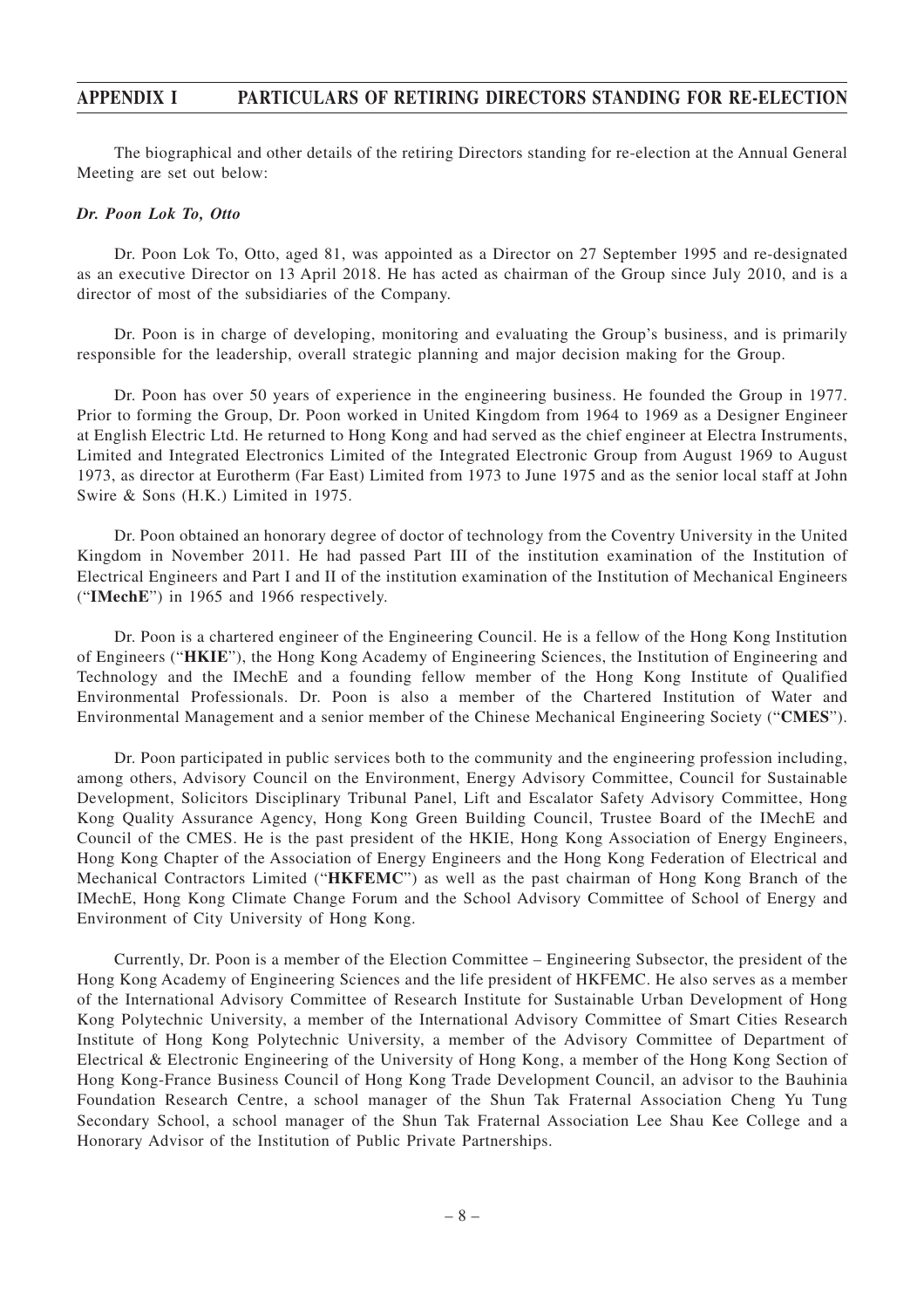Since August 2003, Dr. Poon has been a director of Nanjing Canatal Data Centre Environmental Tech Company Limited, a company listed on the Shanghai Stock Exchange (stock code: 603912) and owned as to approximately 21.44% by the Company.

Dr. Poon is the sole director of Arling Investment Limited which is a substantial Shareholder. For further details of the relationship between Arling Investment Limited and Dr. Poon as well as Dr. Poon's interests in the Shares within the meaning of Part XV of the SFO, please refer to the section headed "The Takeovers Code and Minimum Public Holdings" in Appendix II to this circular. In addition, Dr. Poon is the brother-in-law of Mr. Cheng Wai Keung, Peter, the chief financial officer of the Company.

Dr. Poon had signed a letter of appointment with the Company for an initial term of 3 years commencing 21 June 2019. Lately, Dr. Poon has signed another letter of appointment with the Company to renew his term for another 3 years to commence on 21 June 2022 and his employment shall thereafter continue on a month to month basis unless otherwise agreed between Dr. Poon and the Company or terminated in accordance with the terms thereof. Dr. Poon is subject to retirement by rotation and re-election at annual general meeting at least once every three years in accordance with the Bye-laws. Dr. Poon is entitled to receive a basic salary of HK\$214,810 per month and a discretionary bonus, both of which are recommended by the remuneration committee of the Board ("**Remuneration Committee**") and approved by the Board. All such emoluments are determined with reference to the prevailing market conditions, his duties and responsibilities as well as his performance.

Save as disclosed above, in connection with the re-election of Dr. Poon as a Director, there are no other matters that need to be brought to the attention of the Shareholders nor any information required to be disclosed pursuant to the requirements of the rule 13.51(2) of the Listing Rules.

#### *Dr. Mak Kin Wah*

Dr. Mak Kin Wah, aged 65, was appointed as the Director and the deputy chairman on 1 September 2017. Dr. Mak was re-designated as the non-executive Director on 13 April 2018. Dr. Mak assumes an advisory role in respect of the overall strategic planning for the Group. He also serves as a member of each of the remuneration committee, nomination committee and audit committee of the Board.

Dr. Mak began his career as an engineer at Clough Engineering Group in Perth, Australia and has over 25 years of experience in business management. During his employment at Maunsell Consultants Asia in Hong Kong and before his departure in September 1980, he was involved in various development projects, including Hong Kong Island Eastern Corridor and mass transit escalators in Ocean Park. Dr. Mak joined The Hong Kong Jockey Club in March 1993 and later became an executive director of corporate affairs until January 2017. Since 2017, he has been the president of the Caritas Institute of Higher Education and concurrently the principal of Caritas Bianchi College of Careers. He won the director of the year award of the Hong Kong Institute of Directors in 2009 and the 2013 excellent HR leader award of the Hong Kong Institute of Human Resource Management.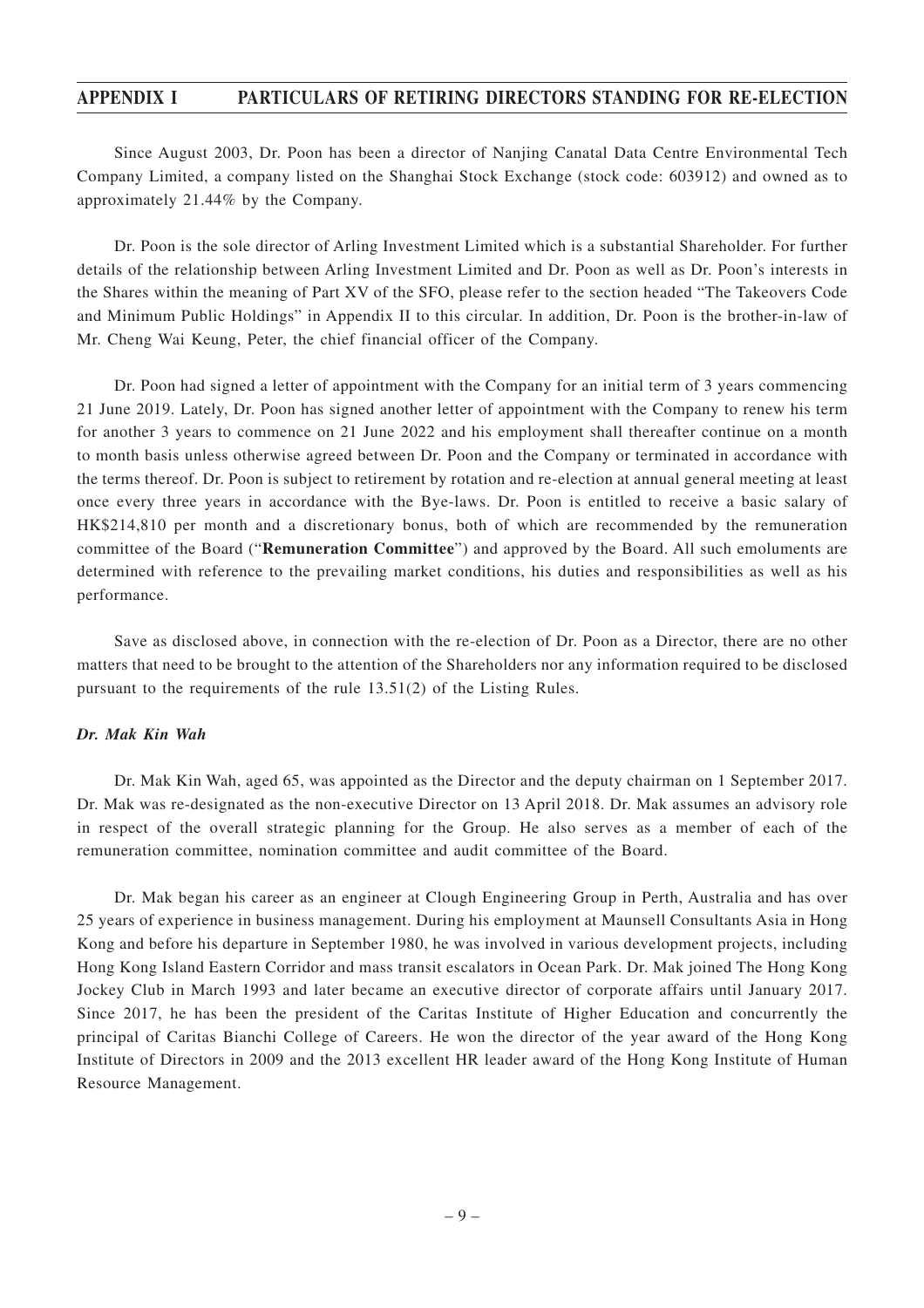Dr. Mak obtained a master of business administration degree in May 1987 from City University, London, and a doctor of philosophy degree in May 1984 and a master of philosophy degree in December 1981 from University of Cambridge, United Kingdom. He also obtained a bachelor of engineering degree with first class honours in April 1980 from The University of Western Australia.

Dr. Mak is a member of the Institution of Civil Engineers and the Institute of Marine Engineering, Science and Technology. Dr. Mak is a member of the Labour Advisory Board and the Court of Baptist University. Dr. Mak is also the chairman of the Hong Kong Society for the Aged, the chairman of the English Schools Foundation, a general committee member of the Employers' Federation of Hong Kong, a member of the Hong Kong Housing Society, and a council member and chairman of the Membership Committee of the Hong Kong Management Association.

Dr. Mak had signed a letter of appointment with the Company for an initial term of 3 years commencing 21 June 2019. Lately, Dr. Mak has signed another letter of appointment with the Company to renew his term for another 3 years to commence on 21 June 2022 and his employment shall thereafter continue on a month to month basis unless otherwise agreed between Dr. Mak and the Company or terminated in accordance with the terms thereof. Dr. Mak is subject to retirement by rotation and re-election at annual general meeting at least once every three years in accordance with the Bye-laws. Dr. Mak is entitled to receive a basic salary of HK\$149,940 per month and a discretionary bonus, both of which are recommended by the Remuneration Committee and approved by the Board. All such emoluments are determined with reference to the prevailing market conditions, his duties and responsibilities as well as his performance.

Save as disclosed above, in connection with the re-election of Dr. Mak as a Director, there are no other matters that need to be brought to the attention of the Shareholders nor any information required to be disclosed pursuant to the requirements of the rule 13.51(2) of the Listing Rules.

#### *Mr. Chan Fu Keung*

Mr. Chan Fu Keung, aged 73, was appointed as an independent non-executive Director on 1 August 2015. He is also the chairman of the remuneration committee of the Board and a member of each of the nomination committee and audit committee of the Board.

Since his appointment as an independent non-executive Director on 1 August 2015, Mr. Chan has been providing independent advice to the Group on various areas, particularly on the Group's employee incentive scheme, remuneration policies and organisation structure.

Mr. Chan joined the MTR Corporation Limited (Hong Kong stock code: 66) (the "**MTR Corporation**") in 1989. He was the human resources director of the MTR Corporation from 1998 to 2012 and a member of its executive directorate from 1996 to 2012. He retired after 23 years of service at the MTR Corporation in July 2012. Prior to joining the MTR Corporation, Mr. Chan held senior management positions in various commercial, utility and public sectors in Hong Kong, including the Hong Kong Government, the Hong Kong Productivity Council, Hutchison Whampoa Limited and Hong Kong Telephone Company Limited. In early 1976, he joined Hutchison Whampoa Limited and became its remuneration manager in May 1981. Mr. Chan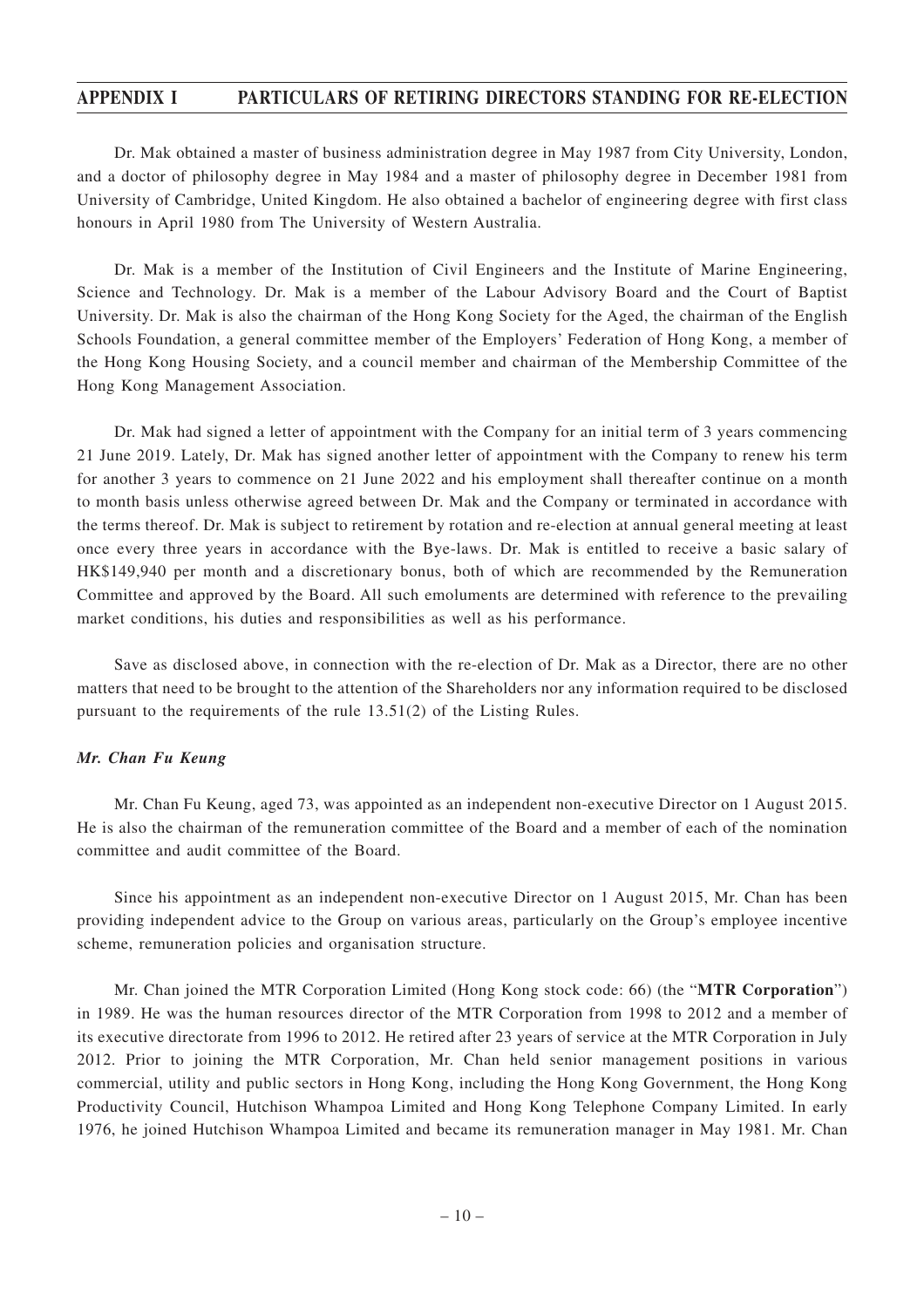subsequently joined Hong Kong Telephone Company Limited in April 1983, where he was involved in a wide spectrum of human resources functions, including development and review on human resources policies, remuneration, employee incentive and benefits schemes.

Mr. Chan was a council member of the Hong Kong Institute of Human Resource Management and has been its fellow member since 1985. He served the Hospital Authority Board from December 2012 to November 2018 and was the chairman of the Hospital Governing Committee of Tuen Mun Hospital from April 2014 to March 2020. He retired from his position as the Trustee of the Hospital Authority Provident Fund Scheme on 1 July 2020.

Mr. Chan is a member of the Grantham Hospital Governing Committee and is a director of CUHK Medical Centre Limited. Currently, he is a member of the remuneration committee of the board of the West Kowloon Cultural District Authority; and a member of Human Resources and Remuneration Committee of the Urban Renewal Authority. He has been appointed as a non-executive director of the Urban Renewal Authority Board for 3 years from 1 December 2020 to 30 November 2023.

Mr. Chan received a bachelor of social sciences degree from The University of Hong Kong in October 1971.

Mr. Chan currently holds the following position in the following company listed on Main Board of the Stock Exchange:

| <b>Company Name</b>                      | <b>Stock code</b> Period |                         | $\text{Role}(s)$                                                                                                                               |
|------------------------------------------|--------------------------|-------------------------|------------------------------------------------------------------------------------------------------------------------------------------------|
| Stella International<br>Holdings Limited | 1836                     | Since September<br>2012 | Independent non-executive Director                                                                                                             |
|                                          |                          |                         | Chairman of remuneration<br>committee, member of the audit<br>committee, the corporate<br>governance committee and the<br>nomination committee |

Mr. Chan had signed a letter of appointment with the Company for a term of 3 years commencing from 1 April 2018. Mr. Chan has signed another letter to renew his term for another 3 years to commence on 1 April 2021. Mr. Chan is also subject to retirement by rotation and re-election at annual general meeting at least once every three years in accordance with the Bye-laws. Mr. Chan is entitled to receive a Director's fee of HK\$400,000 per annum, which is recommended by the Remuneration Committee and approved by the Board. Mr. Chan's Director's fee is determined with reference to his duties and responsibilities in the Company.

Save as disclosed above, in connection with the re-election of Mr. Chan as a Director, there are no other matters that need to be brought to the attention of the Shareholders nor any information required to be disclosed pursuant to the requirements of the rule 13.51(2) of the Listing Rules.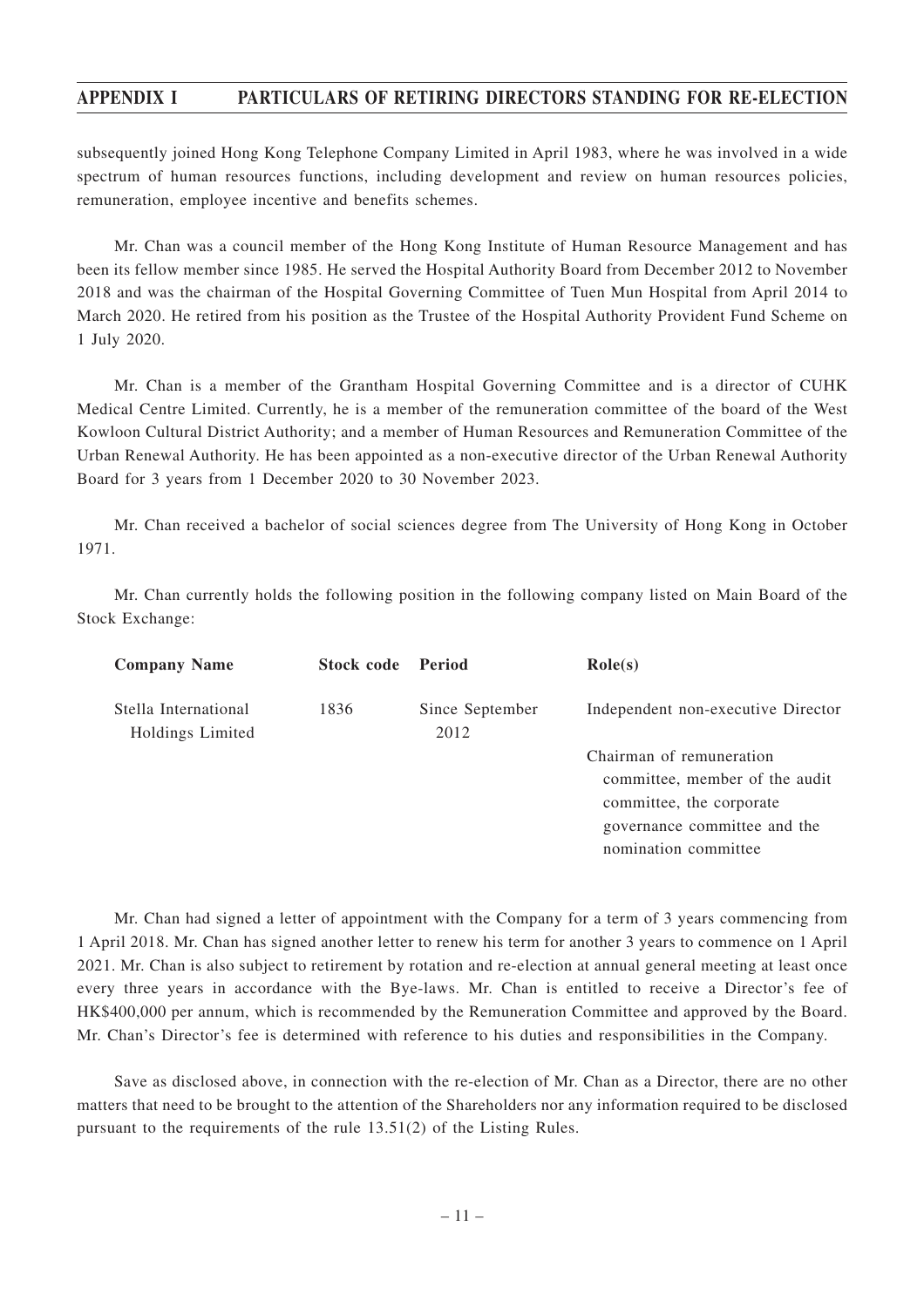## **APPENDIX II EXPLANATORY STATEMENT ON BUY-BACK MANDATE**

This appendix serves as an explanatory statement, as required under rule 10.06(1)(b) of the Listing Rules, to provide the Shareholders with all the information reasonably necessary to enable them to make an informed decision on whether to vote for or against the ordinary resolution to approve the grant of the Buy-back Mandate to the Directors.

### **1. SHARE CAPITAL**

As at the Latest Practicable Date, there were a total of 1,400,000,000 Shares in issue. Subject to the passing of the proposed resolution granting the Buy-back Mandate and on the basis that no new Shares are issued and no Shares are bought back for the period from the Latest Practicable Date up to and including the date of the Annual General Meeting, the Company will be allowed under the Buy-back Mandate to buy back up to a maximum of 140,000,000 Shares, representing 10% of the aggregate number of Shares in issue as at the Latest Practicable Date.

#### **2. REASONS FOR THE BUY-BACKS**

The Directors believe that the Buy-back Mandate is in the interests of the Company and the Shareholders as a whole to seek a general authority from the Shareholders to enable the Company to buy back Shares on the Stock Exchange or any other stock exchange on which the Shares are listed. Such buy-backs may, depending on market conditions and funding arrangements at the time, lead to an enhancement of the net asset value per Share and/or earnings per Share and will only be made when the Directors believe that such buy-backs will benefit the Company and the Shareholders as a whole.

#### **3. FUNDING OF BUY-BACKS**

Buy-backs made pursuant to the Buy-back Mandate shall be funded out of funds legally available for the purpose in accordance with the Bye-laws, the Listing Rules and the applicable laws of Bermuda. Under Bermuda law, buy-backs may only be effected out of the capital paid up on the bought back Shares or out of profits of the Company otherwise available for dividend or distribution or out of the proceeds of a fresh issue of Shares made for the purpose. Any premium payable on a buy-back over the par value of the Shares to be bought-back must be provided for out of profits of the Company otherwise available for dividend or distribution or out of the Company's share premium account, out of the Company's contributed surplus before the Shares are bought-back. It is envisaged that the funds required for any buy-back of Shares pursuant to the exercise of the Buy-back Mandate would be derived from such sources.

#### **4. MATERIAL ADVERSE IMPACT IN THE EVENT OF BUY-BACK IN FULL**

Taking into account the current working capital position of the Company, the Directors consider that, if the Buy-back Mandate were to be carried out in full at any time during the proposed buy-back period, it might have a material adverse impact on the working capital and/or gearing position of the Company as compared with the position as at 31 December 2021, being the date to which its latest published audited financial statements were made up. However, the Directors do not intend to exercise the Buy-back Mandate to such extent as would, in the circumstances, have a material adverse effect on the working capital requirements or the gearing position of the Company which in the opinion of the Directors are from time to time appropriate for the Company.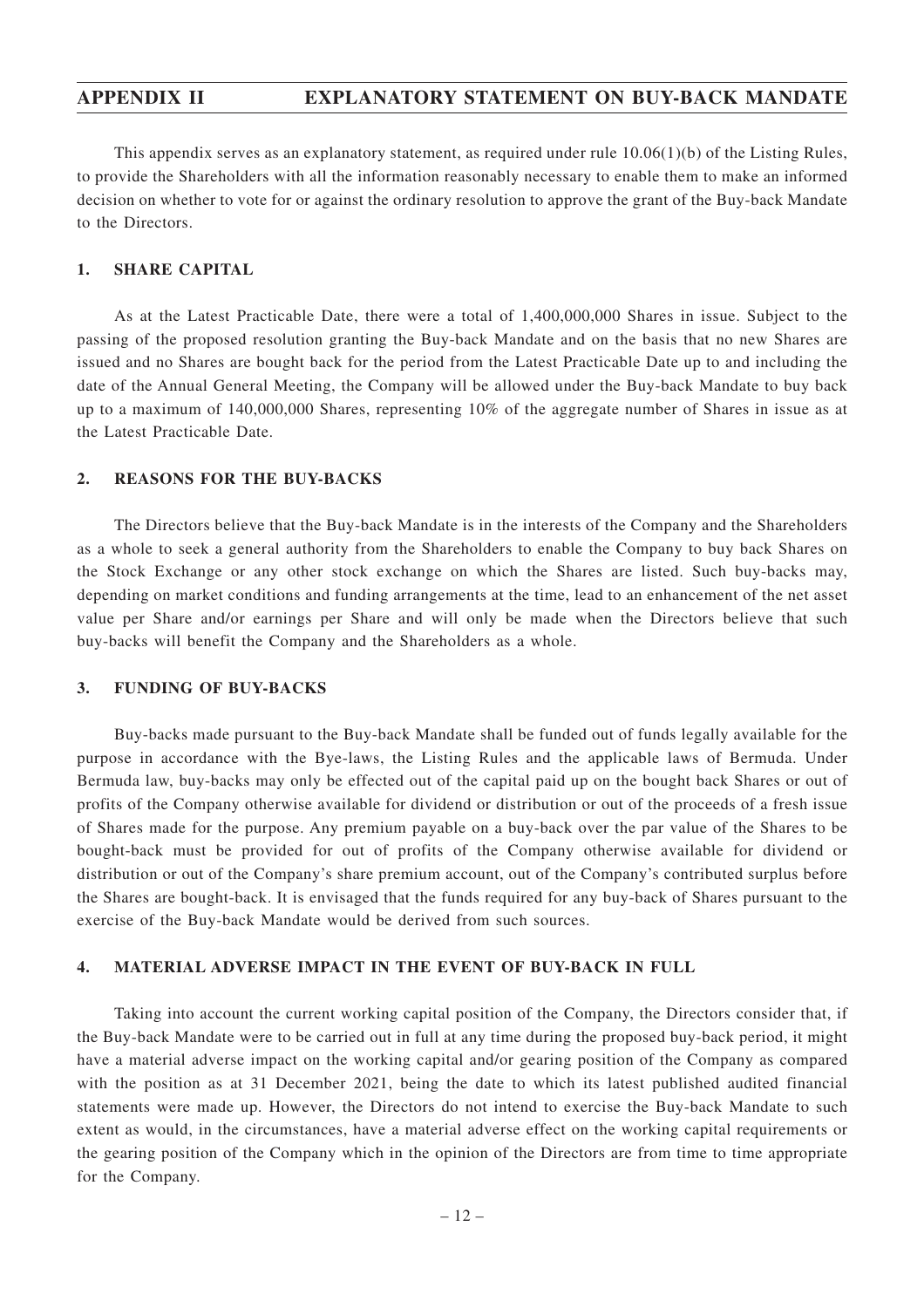## **APPENDIX II EXPLANATORY STATEMENT ON BUY-BACK MANDATE**

#### **5. SHARE PRICES**

The highest and lowest prices at which the Shares have been traded on the Stock Exchange in each of the twelve calendar months immediately preceding (and including) the Latest Practicable Date were as follows:

|           |                | <b>Share Prices</b> |  |
|-----------|----------------|---------------------|--|
|           | <b>Highest</b> | Lowest              |  |
|           | HK\$           | HK\$                |  |
| 2021      |                |                     |  |
| April     | 1.51           | 1.42                |  |
| May       | 1.75           | 1.47                |  |
| June      | 2.19           | 1.65                |  |
| July      | 2.12           | 1.80                |  |
| August    | 2.03           | 1.80                |  |
| September | 1.99           | 1.72                |  |
| October   | 1.95           | 1.74                |  |
| November  | 1.99           | 1.75                |  |
| December  | 1.89           | 1.75                |  |
| 2022      |                |                     |  |
| January   | 1.83           | 1.71                |  |
| February  | 1.82           | 1.62                |  |
| March     | 1.72           | 1.41                |  |
| April*    | 1.78           | 1.64                |  |

*\** up to the Latest Practicable Date

### **6. UNDERTAKING OF THE DIRECTORS**

The Directors have undertaken to the Stock Exchange that they will exercise the power of the Company to make buy-backs under the Buy-back Mandate in accordance with the Listing Rules and the applicable laws of the Bermuda and the regulations set out in the Bye-laws.

### **7. GENERAL**

None of the Directors nor, to the best of their knowledge having made all reasonable enquiries, any of their close associates, have any present intention to sell any Shares to the Company under the Buy-back Mandate if the same is approved by the Shareholders at the Annual General Meeting.

No core connected person of the Company has notified the Company that he/she/it has a present intention to sell Shares to the Company nor has any such connected person undertaken not to sell any Shares held by him/her/it to the Company, in the event that the grant of the Buy-back Mandate to the Directors is approved by the Shareholders at the Annual General Meeting.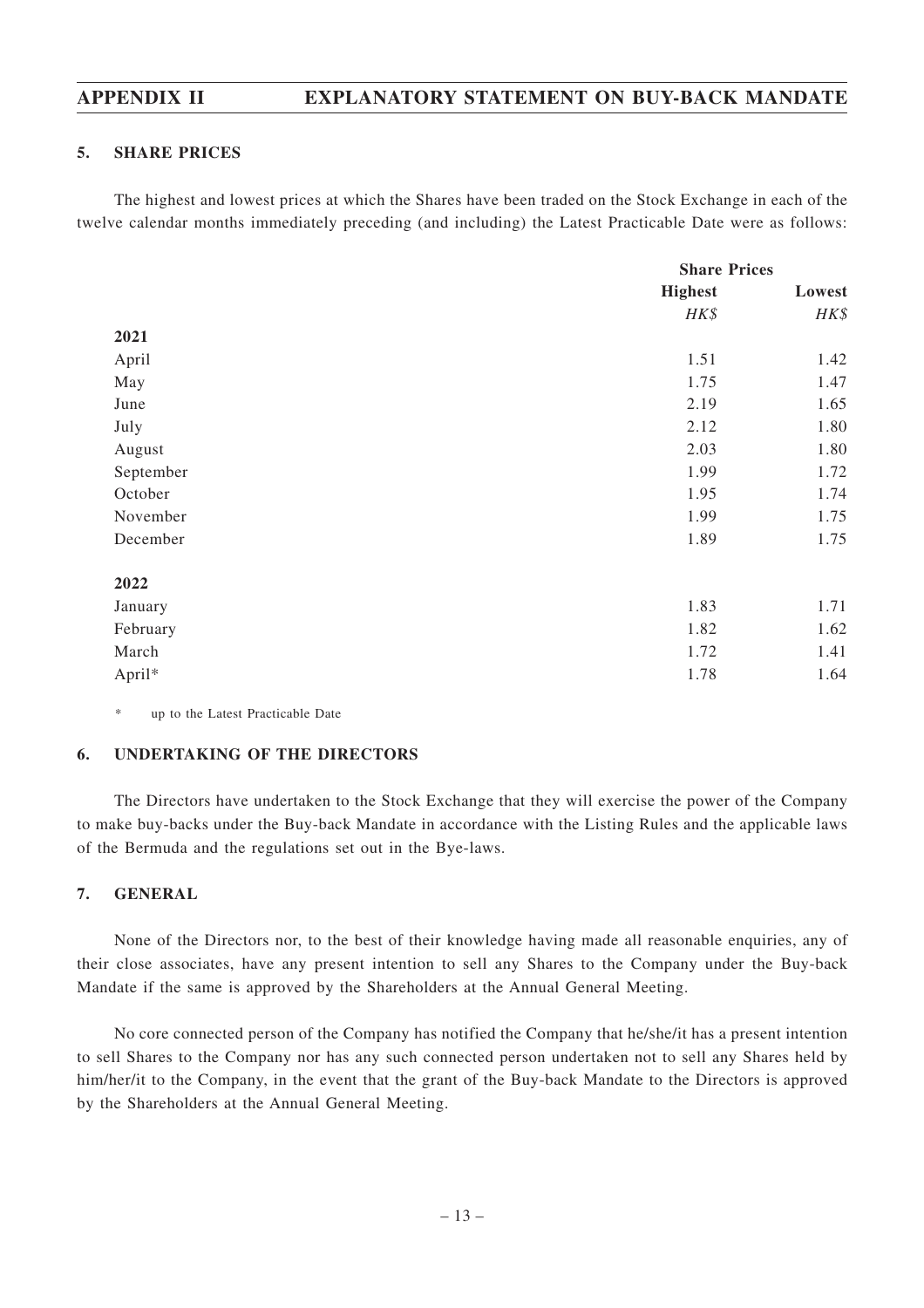## **APPENDIX II EXPLANATORY STATEMENT ON BUY-BACK MANDATE**

#### **8. THE TAKEOVERS CODE AND MINIMUM PUBLIC HOLDINGS**

If a Shareholder's proportionate interest in the voting rights of the Company increases on the Company exercising its powers to buy back securities pursuant to the Buy-back Mandate, such increase will be treated as an acquisition for the purposes of rule 32 of the Takeovers Code. As a result, a Shareholder or group of Shareholders acting in concert (as defined in the Takeovers Code) could obtain or consolidate control of the Company and become obliged to make a mandatory offer in accordance with rule 26 of the Takeovers Code.

As at the Latest Practicable Date, Arling Investment Limited directly held 888,650,000 Shares, representing approximately 63.48% of the Share Capital. Arling Investment Limited is wholly owned by Ardik Investment Limited which is in turn wholly owned by HSBC International Trustee Limited as trustee of a trust. Dr. Poon Lok To, Otto is the settlor and protector of the trust. Accordingly, each of Ardik Investment Limited, HSBC International Trustee Limited and Dr. Poon Lok To, Otto is deemed to be interested in the 888,650,000 Shares held by Arling Investment Limited under Part XV of the SFO. As Ms. Cheng Teresa Yeuk Wah ("**Ms. Cheng**") is the spouse of Dr. Poon Lok To, Otto, Ms. Cheng is deemed to be interested in the same number of Shares that Dr. Poon Lok To, Otto is interested in under Part XV of the SFO. According to section 316(1)(a) of the SFO, Ms. Cheng is deemed to be interested in any voting shares in a Hong Kong listed company in which her spouse is interested. Accordingly, Ms. Cheng is taken to be interested in 888,650,000 Shares, while Ms. Cheng does not have any legal or beneficial ownership or financial interests in any of the Shares, directly or indirectly. It follows that Ms. Cheng does not have any rights to the Shares, has no rights to dividend, has no rights to vote and has no rights to deal in respect of the Shares.

The Directors are not aware of any consequences which may arise under rule 26 of the Takeovers Code as a result of any repurchases made under the Buy-back Mandate.

The Listing Rules prohibit a company from making buy-back on the Stock Exchange if the buy-back would result in a reduction of the amount of Shares held by the public to less than 25%. The Directors have no intention to exercise the Buy-back Mandate to such an extent that would result in the number of Shares in the hands of public falling below the prescribed minimum percentage of 25%.

*Note:* For the purpose of this section, the shareholding percentage in the Company was calculated on the basis of 1,400,000,000 Shares in issue as at the Latest Practicable Date.

### **9. SHARE BUY-BACK MADE BY THE COMPANY**

The Company had not bought back any of the Shares (whether on the Stock Exchange or otherwise) in the six months immediately preceding the Latest Practicable Date.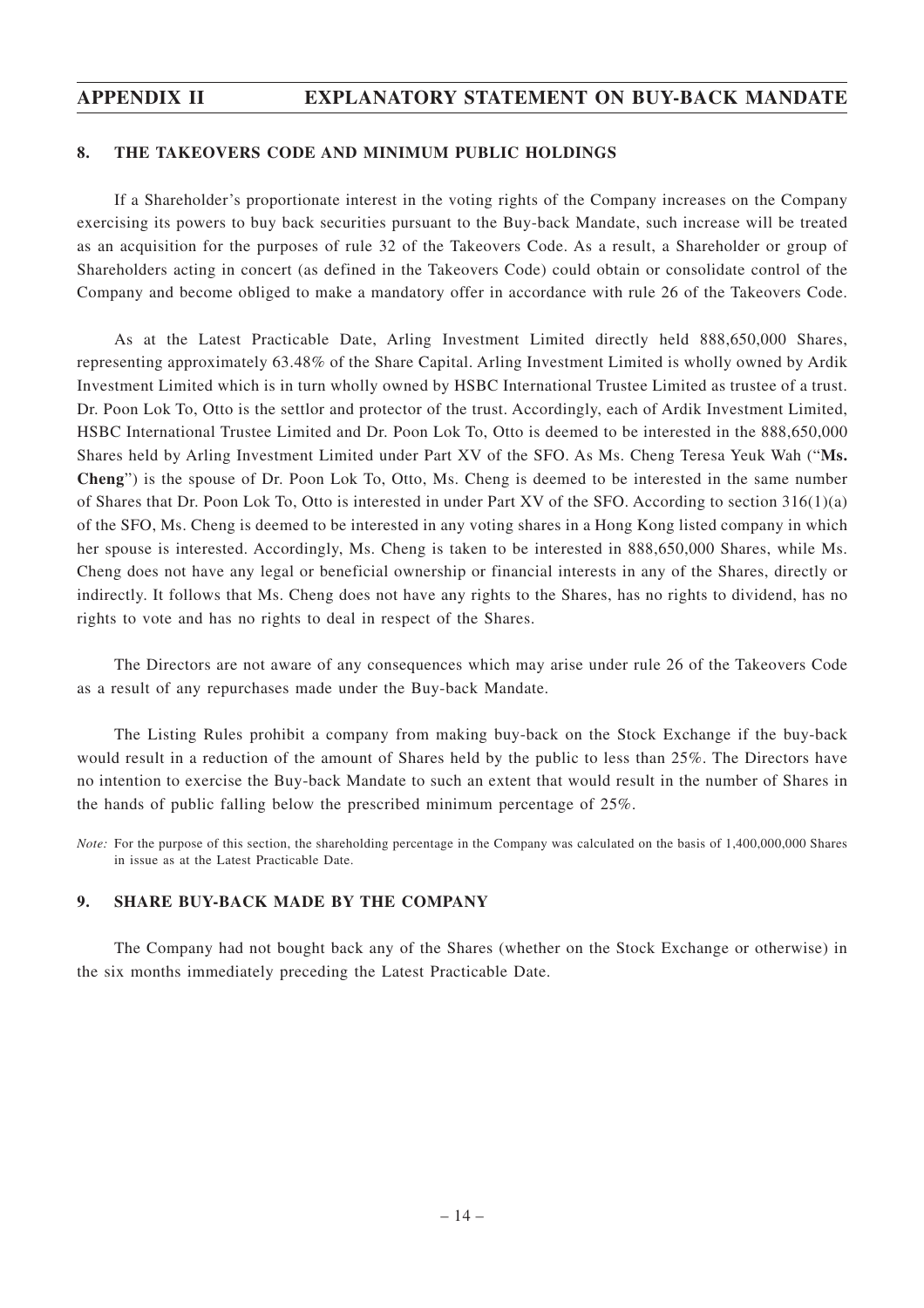

(Stock Code: 1977)

**NOTICE IS HEREBY GIVEN** that the annual general meeting (the "**Meeting**") of Analogue Holdings Limited (the "**Company**") will be held at 3:30 p.m. on Thursday, 16 June 2022 at President's Suite, World Trade Centre Club, 38th Floor, World Trade Centre, 280 Gloucester Road, Causeway Bay, Hong Kong for the following purposes:–

### **ORDINARY RESOLUTIONS**

As ordinary business:

- 1. To receive and adopt the audited consolidated financial statements of the Company and its subsidiaries and the reports of the directors (the "**Directors**") and the auditor of the Company (the "**Auditor**") for the year ended 31 December 2021.
- 2. (a) To re-elect Dr. Poon Lok To, Otto as Director.
	- (b) To re-elect Dr. Mak Kin Wah as Director.
	- (c) To re-elect Mr. Chan Fu Keung as Director.
	- (d) To authorise the board (the "**Board**") of Directors to fix the remuneration of the Directors.
- 3. To re-appoint Deloitte Touche Tohmatsu as the Auditor and authorise the Board to fix the Auditor's remuneration.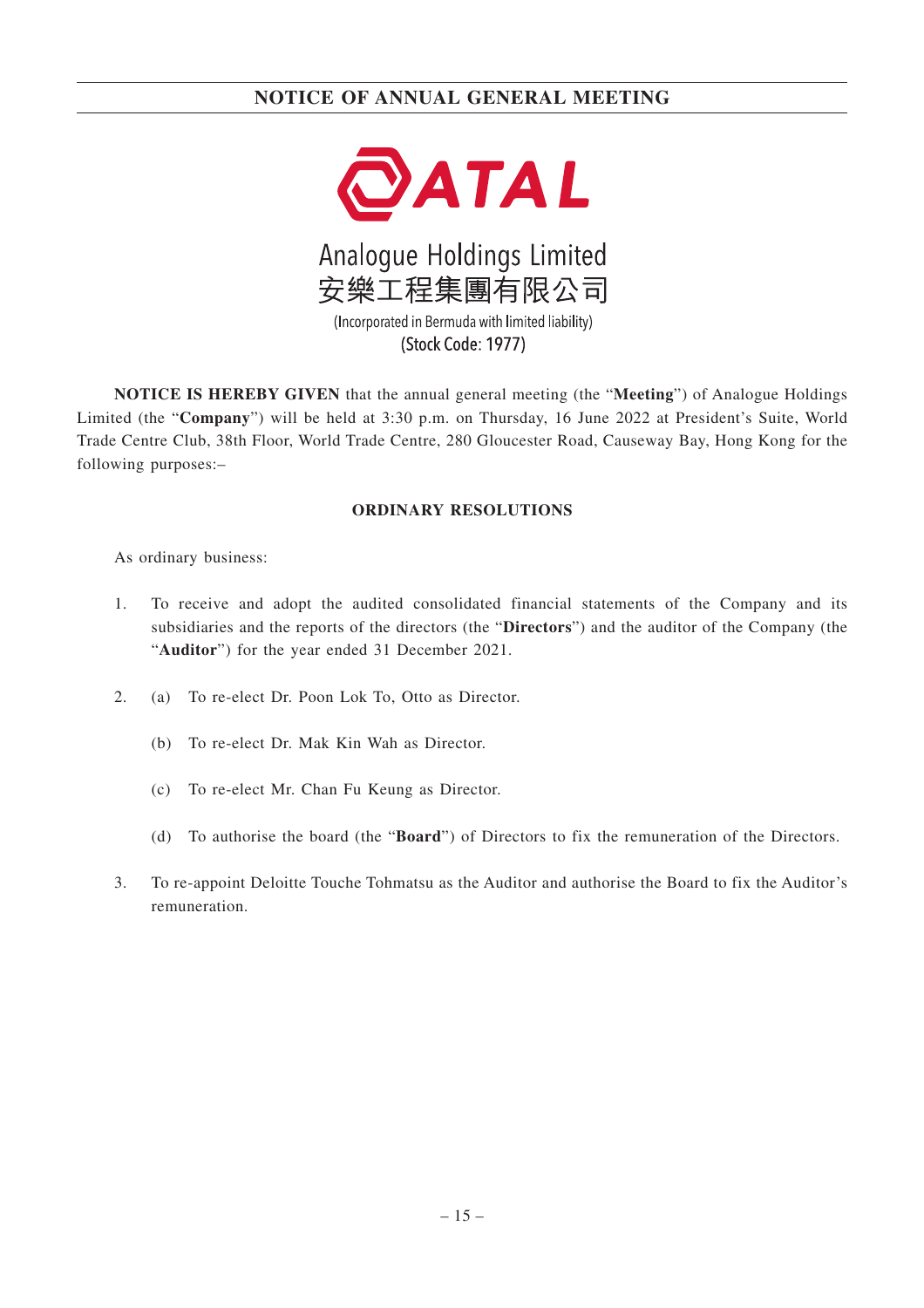As special business:

4. To consider as special business and, if thought fit, pass with or without amendments, the following resolution as an ordinary resolution:

### "**THAT**:

- (a) subject to paragraph (c) of this resolution below, pursuant to the Rules Governing the Listing of Securities on The Stock Exchange of Hong Kong Limited (the "**Stock Exchange**") and all other applicable laws, the exercise by the Directors during the Relevant Period (as defined hereinafter) of all the powers of the Company to allot, issue and deal with the unissued ordinary shares in the capital of the Company (the "**Shares**") and to make or grant offers, agreements, options and warrants which might require the exercise of such powers be and is hereby generally and unconditionally approved;
- (b) the approval in paragraph (a) of this resolution shall authorise the Directors during the Relevant Period to make or grant offers, agreements and options which might require the exercise of such powers after the expiry of the Relevant Period;
- (c) the number of Shares allotted or agreed conditionally or unconditionally to be allotted and issued (whether pursuant to options or otherwise) by the Directors pursuant to the approval granted in paragraph (a) of this resolution, otherwise than pursuant to (i) a Rights Issue (as defined hereinafter); or (ii) any issue of Shares upon exercise of rights of subscription or conversion under the terms of any warrants of the Company or securities which are convertible into Shares; or (iii) the exercise of options granted under any share option scheme or similar arrangement adopted from time to time by the Company; or (iv) any scrip dividend or similar arrangement providing for allotment and issue of Shares in lieu of the whole or part of a dividend on Shares in accordance with the bye-laws of the Company, shall not exceed the aggregate of (aa) 20% of the number of Shares in issue as at the date of the passing of this resolution; and (bb) (if the Directors are so authorised by a separate ordinary resolution of the shareholders of the Company) the number of Shares purchased by the Company subsequent to the passing of this resolution (up to a maximum equivalent to 10% of the aggregate number of Shares in issue as at the date of the passing of this resolution), and the authority pursuant to paragraph (a) of this resolution shall be limited accordingly;
- (d) if, after the passing of this resolution, the Company conducts a share consolidation or subdivision, the number of Shares subject to the limit set out in paragraph (c) above shall be adjusted to the effect that the number of Shares subject to the limit set out in paragraph (c) above as a percentage of the total number of Shares in issue as at the date immediately before and after such consolidation or subdivision shall be the same; and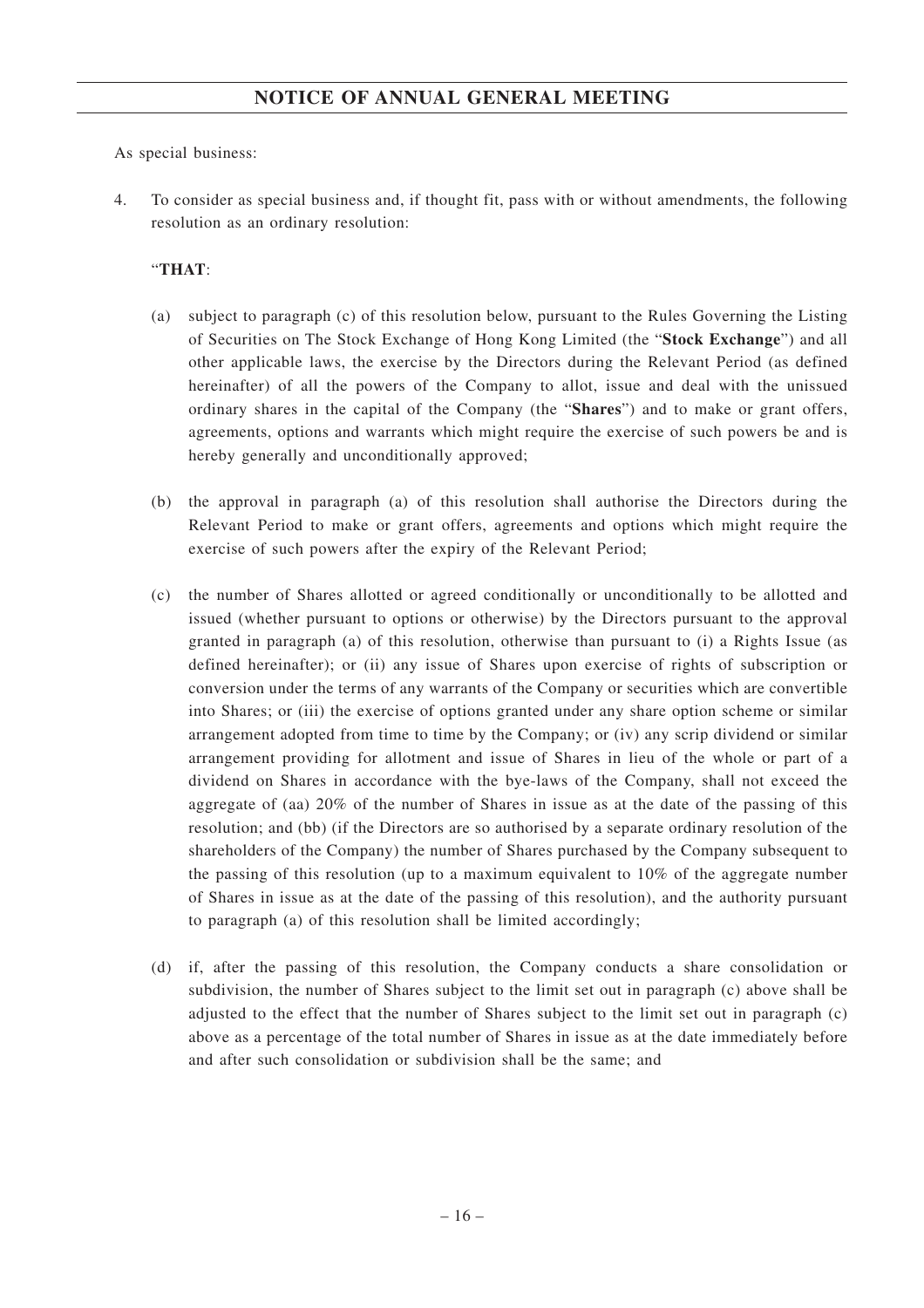(e) for the purpose of this resolution:

"**Relevant Period**" means the period from the passing of this resolution until whichever is the earliest of:

- (i) the conclusion of the next annual general meeting of the Company;
- (ii) the expiration of the period within which the next annual general meeting of the Company is required by the Company's bye-laws or any applicable laws of Bermuda to be held; or
- (iii) the date upon which the authority set out in this resolution is revoked or varied by an ordinary resolution of the Company in general meeting.

"**Rights Issue**" means an offer of Shares, or offer or issue of warrants, options or other securities giving rights to subscribe for Shares open for a period fixed by the Directors to holders of Shares on the Company's register of members on a fixed record date in proportion to their then holdings of Shares (subject to such exclusions or other arrangements as the Directors may deem necessary or expedient in relation to fractional entitlements or having regard to any restrictions or obligations under the laws of, or the requirements of, any recognised regulatory body or any stock exchange in any territory outside Hong Kong, or the expense or delay that may be involved in determining the exercise or extent of any such restrictions or obligations)."

5. To consider as special business and, if thought fit, pass with or without amendments, the following resolution as an ordinary resolution:

### "**THAT**:

- (a) subject to paragraph (c) of this resolution below, the exercise by the Directors during the Relevant Period (as defined hereinafter) of all powers of the Company to repurchase Shares on the Stock Exchange, or any other stock exchange on which the securities of the Company may be listed and recognised by the Securities and Futures Commission of Hong Kong (the "**SFC**") and the Stock Exchange for this purpose, subject to and in accordance with the rules and regulations of the SFC and the Stock Exchange, the bye-laws of the Company and all applicable laws in this regard as amended from time to time, be and is hereby generally and unconditionally approved;
- (b) the approval in paragraph (a) of this resolution shall authorise the Directors during the Relevant Period to procure the Company to repurchase its Shares at a price determined by the Directors;
- (c) the number of Shares which may be repurchased on the Stock Exchange or any other stock exchange recognised for this purpose by the SFC pursuant to the approval in paragraph (a) above shall not exceed 10% of the aggregate number of Shares in issue as at the date of the passing of this resolution, and the said approval shall be limited accordingly;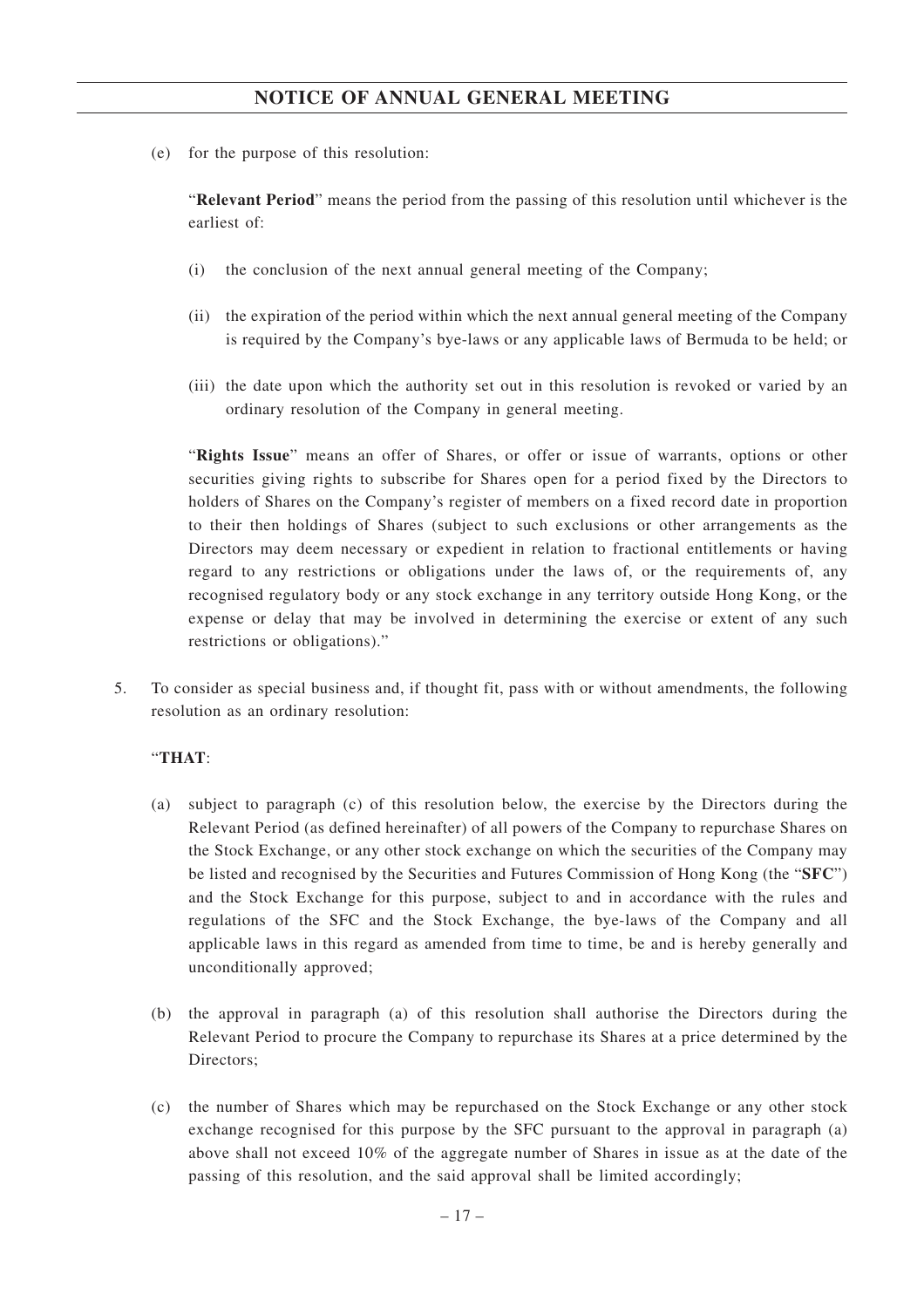- (d) if, after the passing of this resolution, the Company conducts a share consolidation or subdivision, the number of Shares subject to the limit set out in paragraph (c) above shall be adjusted to the effect that the number of Shares subject to the limit set out in paragraph (c) above as a percentage of the total number of Shares in issue as at the date immediately before and after such consolidation or subdivision shall be the same; and
- (e) for the purposes of this resolution, "**Relevant Period**" has the same meaning as assigned to it under ordinary resolution numbered 4 set out in the notice convening this Meeting."
- 6. To consider as special business and, if thought fit, pass with or without amendments, the following resolution as an ordinary resolution:

"**THAT** conditional upon ordinary resolutions numbered 4 and 5 above being passed, the general mandate granted to the Directors to allot, issue and deal with unissued Shares pursuant to ordinary resolution numbered 4 above be and is hereby extended by the addition thereto of an amount representing the number of Shares repurchased by the Company under the authority granted pursuant to ordinary resolution numbered 5 above, provided that such amount shall not exceed 10% of the aggregate number of Shares in issue as at the date of the passing of this resolution."

> By order of the Board **Analogue Holdings Limited Dr. Poon Lok To, Otto** *Chairman*

Hong Kong, 27 April 2022

*Principal Place of Business in Hong Kong:* 13/F, Island Place Tower 510 King's Road North Point Hong Kong

*Notes:*

- 1. A form of proxy for use at the Meeting is being despatched to the shareholders of the Company (the "**Shareholders**") together with a copy of this notice.
- 2. A member of the Company entitled to attend and vote at the Meeting is entitled to appoint another person as his proxy to attend and vote instead of him. A member who is the holder of two or more Shares may appoint more than one proxy to represent him and vote on his behalf at a general meeting of the Company. A proxy need not be a member of the Company.
- 3. To be valid, a form of proxy in the prescribed form together with the power of attorney or other authority (if any) under which it is signed or a notarially certified copy thereof must be deposited at the Company's branch share registrar and transfer office in Hong Kong, Tricor Investor Services Limited, at Level 54, Hopewell Centre, 183 Queen's Road East, Hong Kong by not less than 48 hours before the time appointed for holding the Meeting or any adjournment thereof. Completion and deposit of the proxy form will not preclude you from attending and voting in person at the Meeting or any adjourned Meeting if you so wish.